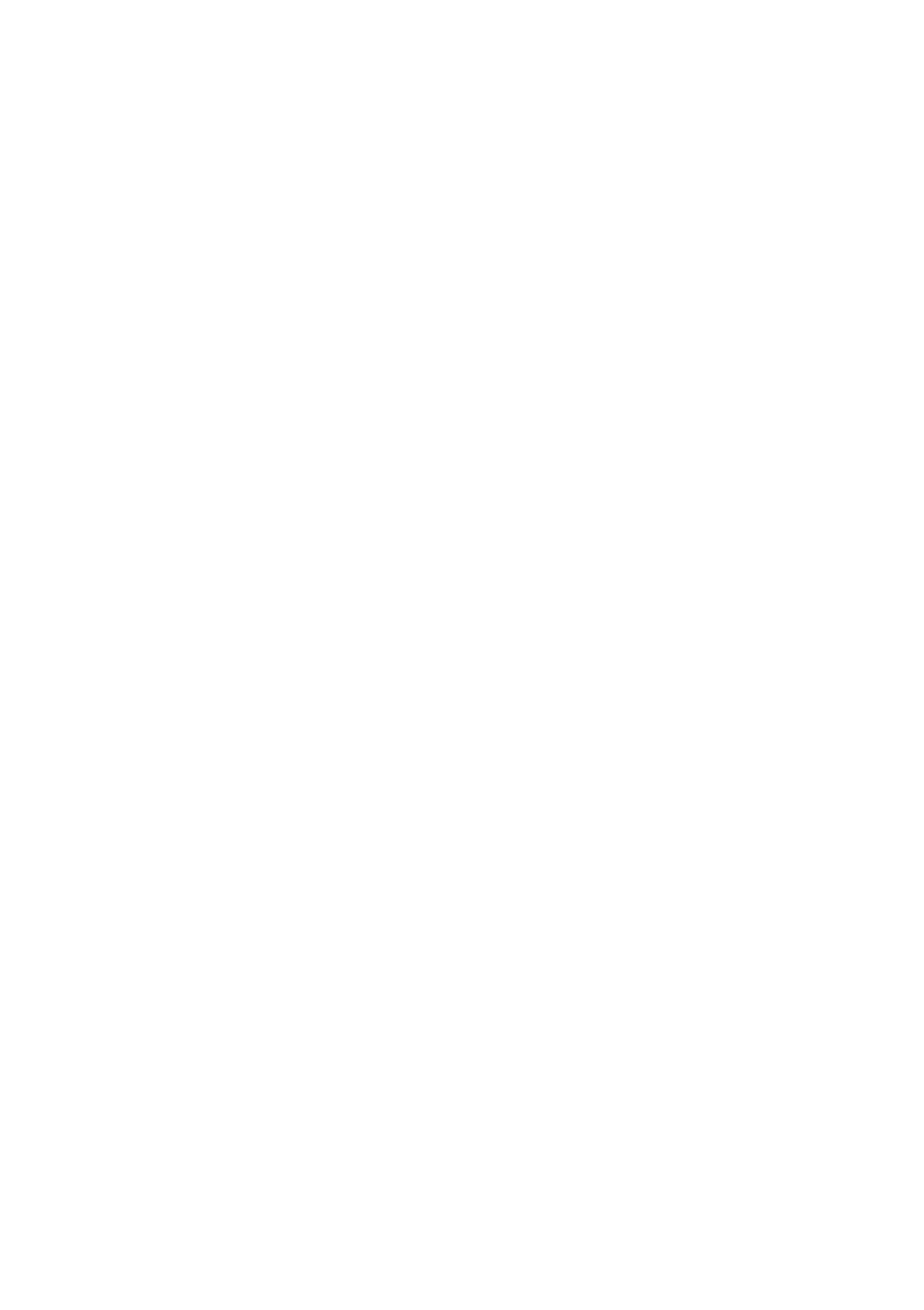Pep Agut Art & Language Mel Bochner Nathalie Brevet\_Hughes Rochette Stanley Brouwn Marc Buchy Martin Creed Lieven De Boeck Angela Detanico & Rafael Lain Esther Ferrer Fred Forest Michel François Hamish Fulton Mark Geffriaud Marco Godinho Alexander Gutke Hans Haacke Michael Johansson LAb[au] Jan Robert Leegte Rokko Miyoshi Claire Morel OMA / Rem Koolhaas Roman Ondák Rafaël Rozendaal Christophe Terlinden Ignacio Uriarte Pep Vidal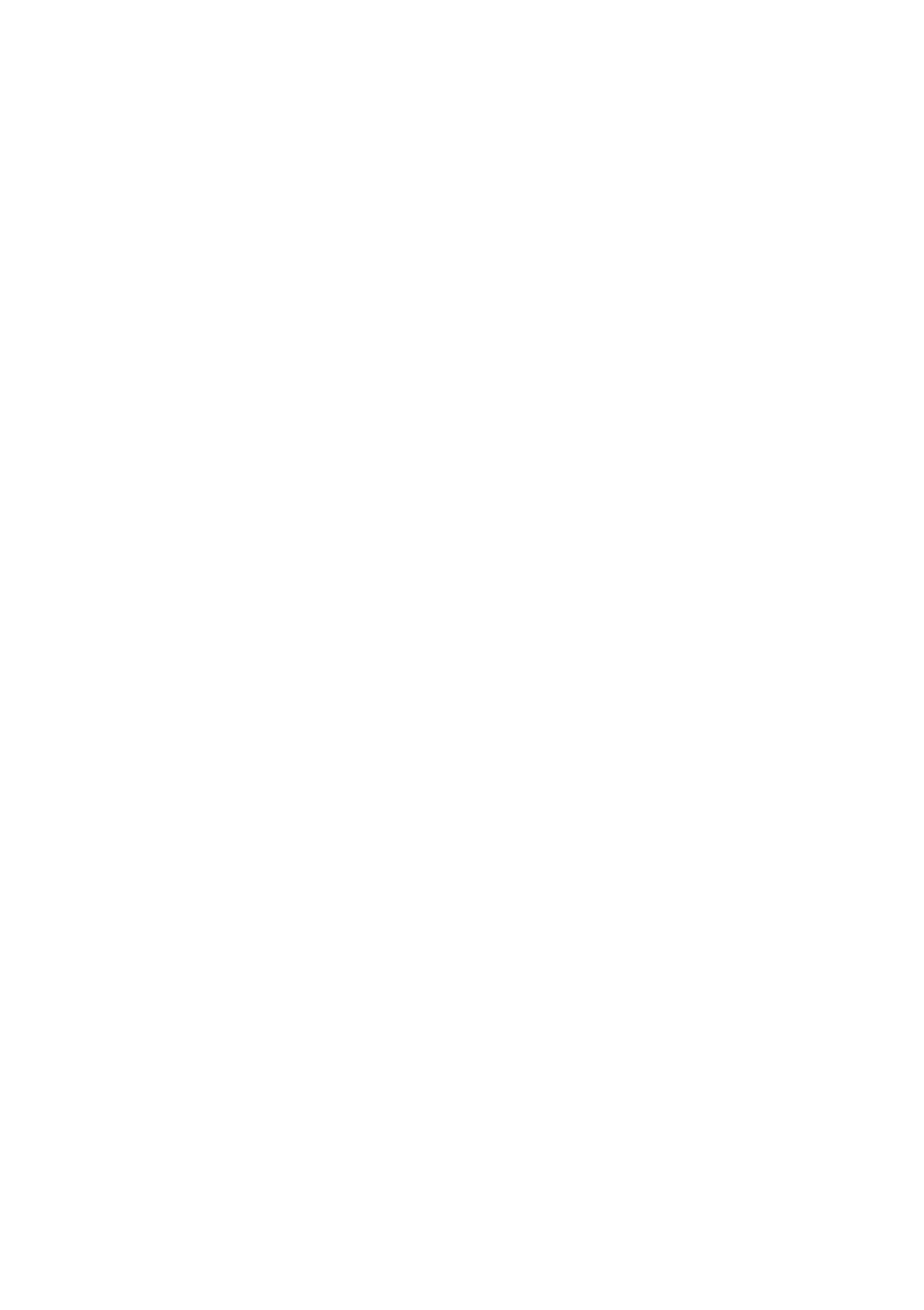The meter, the kilogram and the second are three of the seven basic units of the International System, adopted in its entirety only in 1971, and from which all other physical units can be derived. They draw our relationship to the world and structure our perception, As conventions, they mark a certain standardisation of modern society.

These units are intrinsically part of all works of art, but it is only since conceptual art that they have become content and artistic expression in themselves. Presented as self-referential true statements, they state an obvious, measurable property of the work. This tautological approach, characteristic of conceptual art, points to the very genesis and structure of the artwork. It investigates the very nature and limits of artistic activity by analysing fundamental elements that are usually implicit. In doing so, these measures, like other collective conventions such as language, question the place and justification of any system of signs in our culture.

Since then 'measuring', 'weighting', 'counting',… belong to the artistic vocabulary and have become the base of new artistic practices. This exhibition takes a look at how these methods have influenced current artistic practice, and provide the context for their re-appropriation. Consequently this exhibition lies in the continuity of the exhibition on «time», questioning the notions of objectivity and measurability, where fundamental and abstract notions define artistic methods.

It is through the pairings 'measure / space', 'measure / body' and 'measurement / comparisons' that this exhibition is articulated. It is the result of the collaboration with Christophe Veys, where the selection and the way the works of art are set in dialogue follow the very subject of the exhibition, the principle of measurements.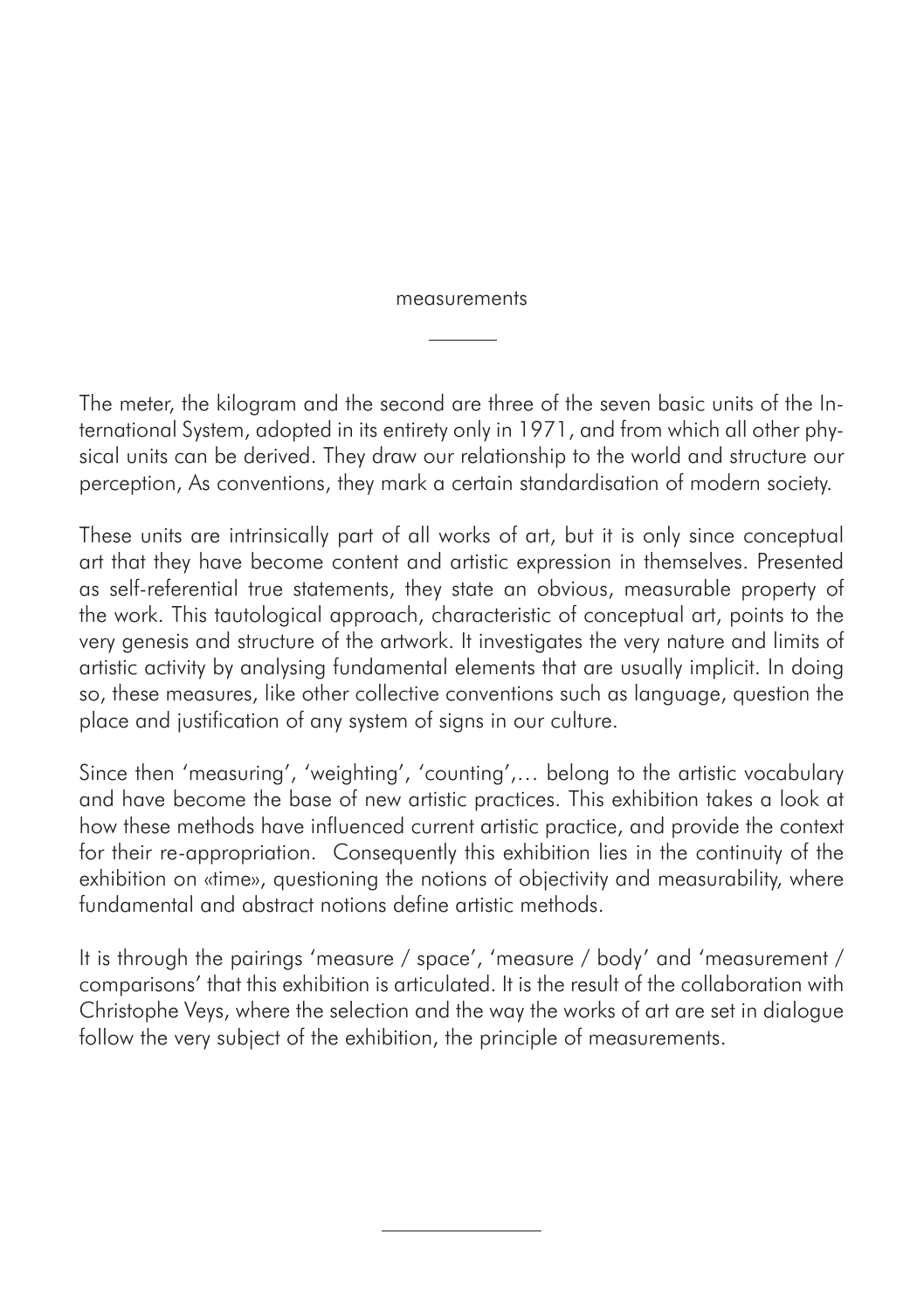Le mètre, le kilogramme, la seconde font partie des sept unités de base du Système international, qui ne sera adopté dans son entièreté qu'en 1971, et à partir desquelles toutes les autres unités physiques peuvent être dérivées. Elles dessinent notre relation au monde et structurent notre perception, cette convention marque une certaine normalisation de la société moderne.

Ces unités font intrinsèquement partie de toutes les œuvres d'art mais c'est seulement depuis l'art conceptuel qu'elles sont devenues contenu et expression artistique en elles-mêmes. Présentées comme des œuvres en soi, ces déclarations auto-référentielles énoncent une propriété évidente, mesurable, de l'œuvre. Cette approche tautologique, caractéristique de l'art conceptuel, met en avant les principes qui conditionnent la conception et la structure de l'œuvre. Elle étudie ainsi la nature et les limites de l'activité artistique en analysant des éléments fondamentaux habituellement implicites. Ce faisant, ces mesures, convention collective à l'image de celle du langage, questionne la place et la justification de tout système de signes dans notre culture.

Depuis lors, mesurer, peser, compter font parties du vocabulaire artistique, simples actes qui ont fondés de nouvelles pratiques artistiques. Cette exposition jette un regard sur la manière dont ces méthodes ont influencé la pratique artistique actuelle, et forment un contexte propice à leur réappropriation. Cette exposition s'inscrit directement dans la suite de l'exposition sur le «temps». Elle questionne ainsi les notions d'objectivité et de mesurabilité, des concepts fondamentaux et abstraits définissant des méthodes artistiques.

C'est à travers les binômes 'mesure / espace', 'mesure / corps' et 'mesure / comparaisons' que cette exposition s'articule. Elle est le fruit d'une collaboration avec Christophe Veys, la sélection et mise en dialogue d'œuvres suivant le sujet même de l'exposition, celui du principe de mesure.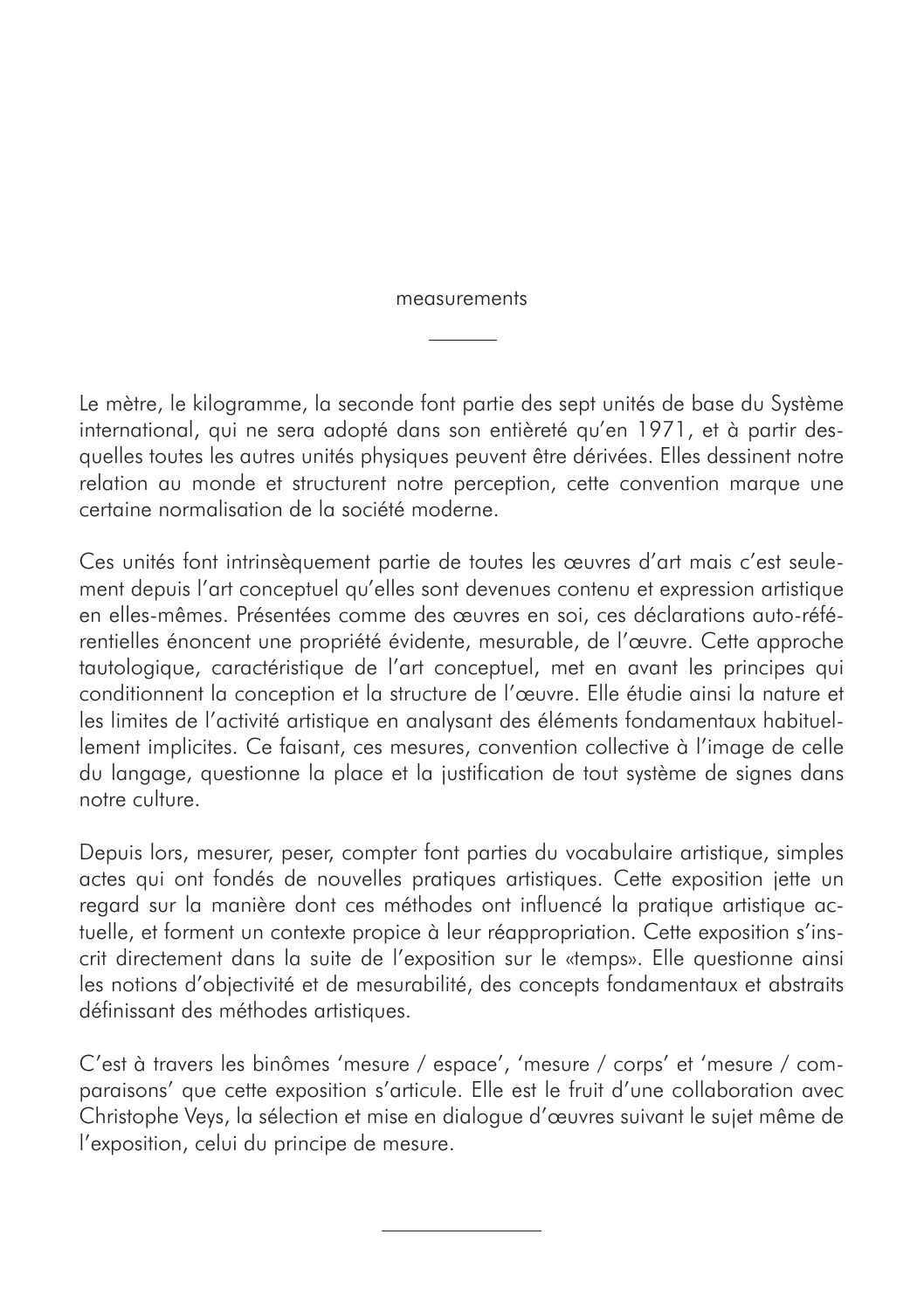De meter, de kilogram, de seconde,… zijn drie van de zeven basis eenheden van het International Systeem dat pas sinds 1971 volledig in gebruik is, en waarvan de fysieke eenheden afgeleid kunnen worden. Ze tonen onze relatie tot de wereld en structureren onze waarneming. Als conventie belichamen ze de standaardisatie van onze moderne samenleving.

Deze eenheden maken intrinsiek deel uit van alle kunstwerken, maar het is slechts sinds de Conceptuele Kunst dat ze zowel 'inhoud' als 'artistieke uitdrukking' zijn geworden. Voorgesteld als zelf-referentiële uitspraken duiden ze een vanzelfsprekende, meetbare eigenschap van het werk aan. Deze tautologische benadering, karakteristiek voor conceptuele kunst, duidt op de genesis en de structuur zelf van het kunstwerk. Het onderzoekt de natuur en limieten van artistieke activiteit door analyse van haar samenstellende delen. Op die manier bevragen maten, zoals andere collectieve conventies zoals taal, de ruimte en verantwoording van elk indicatiesysteem van onze cultuur.

Sindsdien behoren 'meten', 'wegen', 'tellen',… tot het artistiek vocabularium en zijn de basis geworden van nieuwe artistieke activiteit. Deze tentoonstelling onderzoekt op welke wijze deze methodes hedendaagse kunst praktijk beïnvloed hebben en de context aandienen voor herhaaldelijke toe-eigening. Dientengevolge ligt de tentoonstelling in de lijn van Société's tentoonstelling omtrent 'tijd' waar noties van objectiviteit en meetbaarheid in vraag gesteld werden, en waar artistieke methodes bepaald worden door fundamentele en abstracte noties.

De tentoonstelling wordt gearticuleerd door de associaties tussen 'maat / ruimte', 'maat / lichaam', en 'maat / vergelijking'. Ze is het resultaat van een samenwerking met Christophe Veys, waar de selectie en de wijze waarop de werken in dialoog gesteld zijn de logica van de tentoonstelling zelf volgen: het principe van de maat.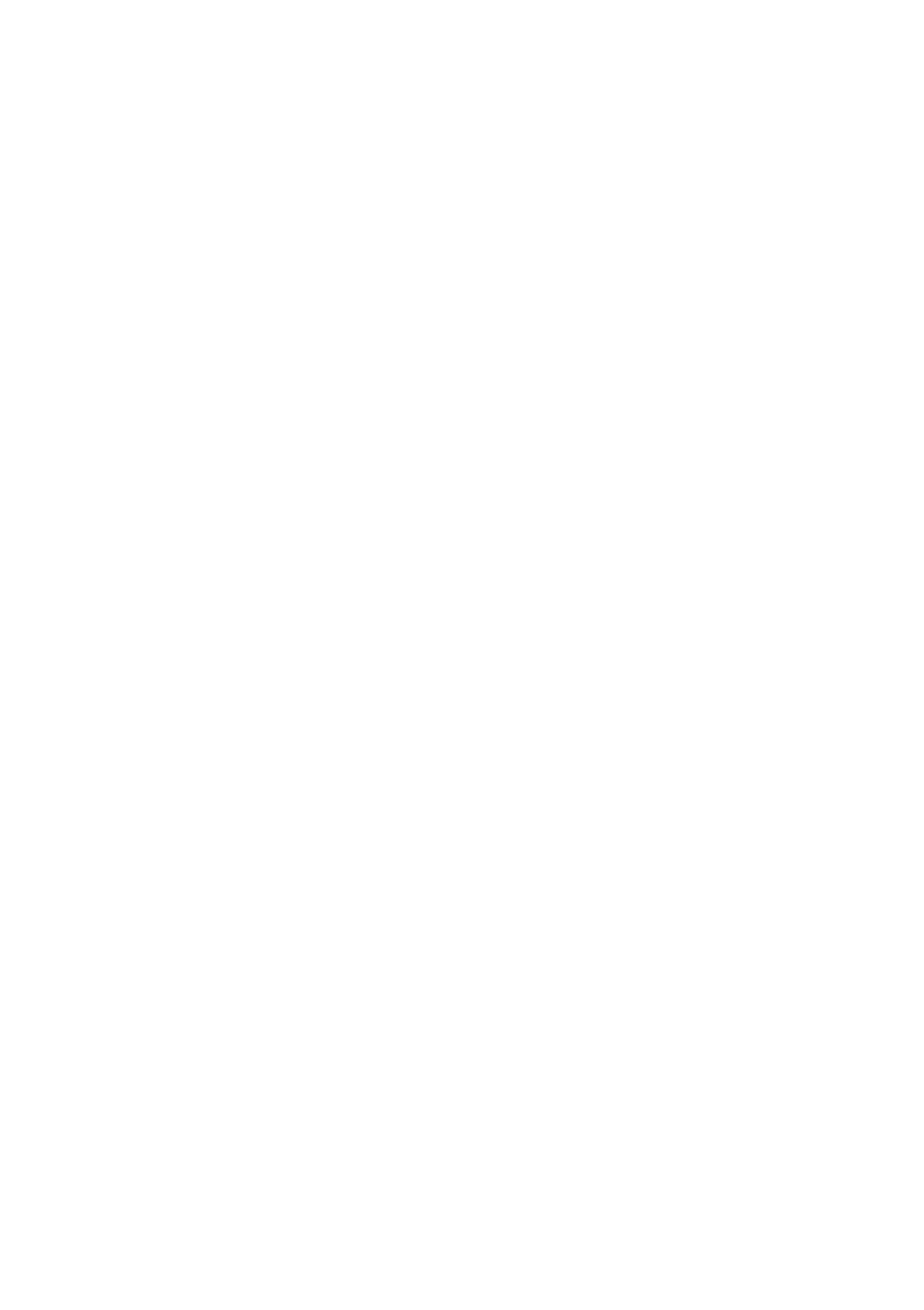Pep Agut

Universal Measures 2016

Courtesy: The Artist and Angels, Barcelona

Even if on first view one would frame Agut's approach to the tautological expression of the work as being the analysis of the work (in the style of Kosuth or Art & Language) on closer look one should rather see it in the continuum of artists such as Dan Graham or Robert Smithson's who deploy an analysis of the generative structures of meaning and who place these in relation to their disposition in space. As the artist explains:

'Universal measures is based upon the list of dimensions for canvas paintings developed in France in the 18th century after Le Brun's Academy. He developed sizes for 'Figure', 'Landscape' and 'Seaside' subjects. The ones used in my piece correspond to the 'Figure' ones.

When displaying the double aleatory projection you get all the combinations that painters could use mixing the different parts of the frames.

In my work contemporaneity and tradition are always mixed. I love both Art History and Contemporary Art. My maxima is that of the Russian artist Wladimir Tatlin: 'Not the old, not the new, but the necessary'.

The images were photographed from my computer's monitor with an analogue camera to produce film ones. I am interested on the displacement of new technologies and to bring them back to analogue because I put it in relation with my body.'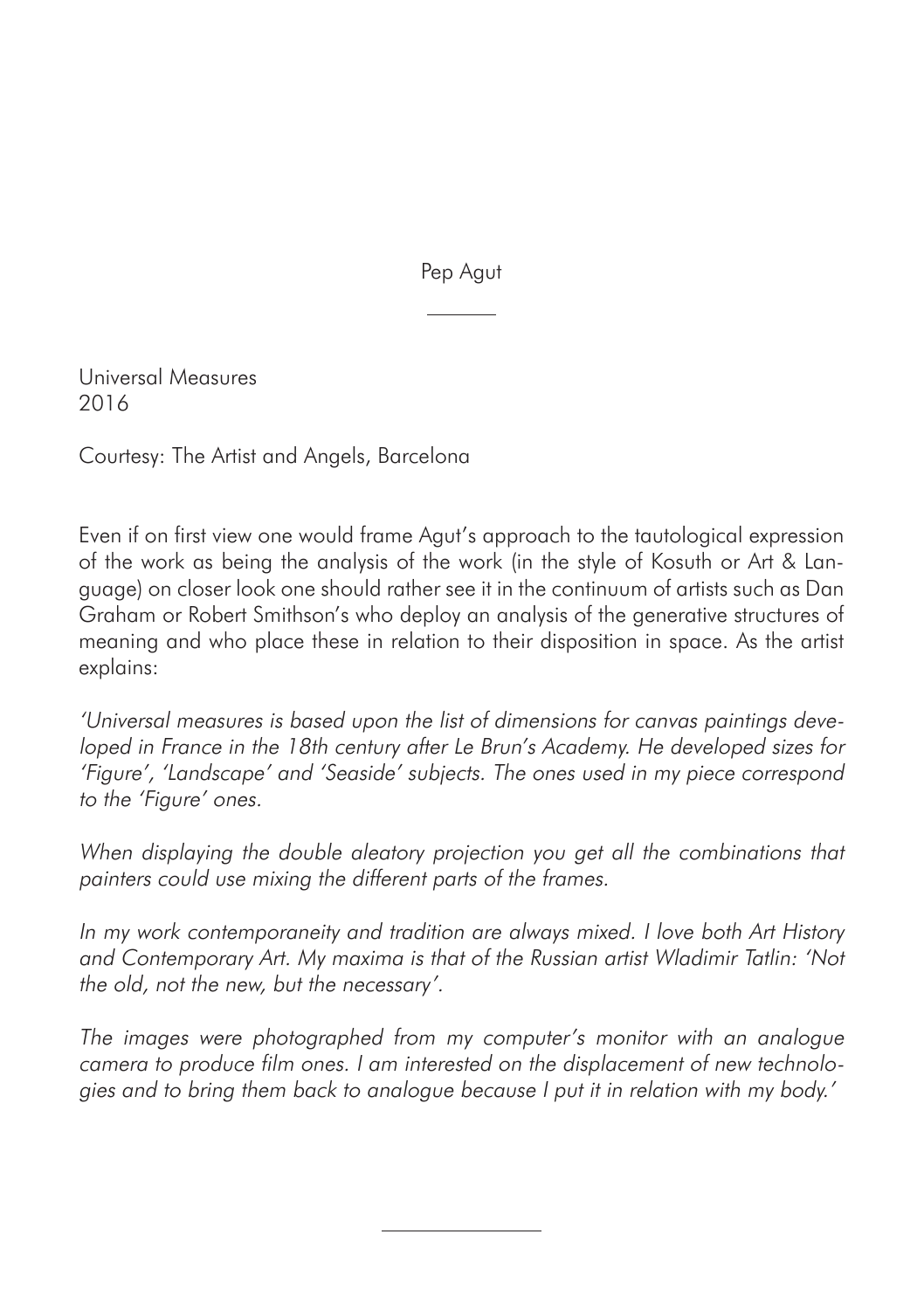Art & Language

100% abstract 1968

Courtesy: Collection Fabre, Brussels

The work belongs to a series of paintings which Art & Language define as 'virtual' paintings. 'They began as paintings which merely listed the chemical composition of the paint used to produce them: a kind of reflexive materialism, or a tautology of the real. They developed as elliptical form\* of this: the pair of percentages 60% - 40%, for example, always add up to 100%, but they are now detached from the information on the paint can. The sense of 'abstraction' was therefore doubled in the ellipsis, as it became an 'abstraction' from - or an attenuation of - the early form which had its origin in the chemical constituents of the paint.' (From: 'Art & Language in practice' Vol.1 p. 145)

By listing the chemical composition of the painting, they display a 'concrete' information which opposes to the work title of the artwork, as being a 100% abstract - an impossibility. As such they measure the gap between 'abstract' and 'concrete' as the linguistic understanding of the painting and its material, concrete, reality.

\*\*\* An 'elliptical form' in linguistics is an often used figure of speech which allows to avoid the redundancy of a word thanks to its subtraction but which we can nevertheless deduce thanks to the context of the remaining elements in a sentence.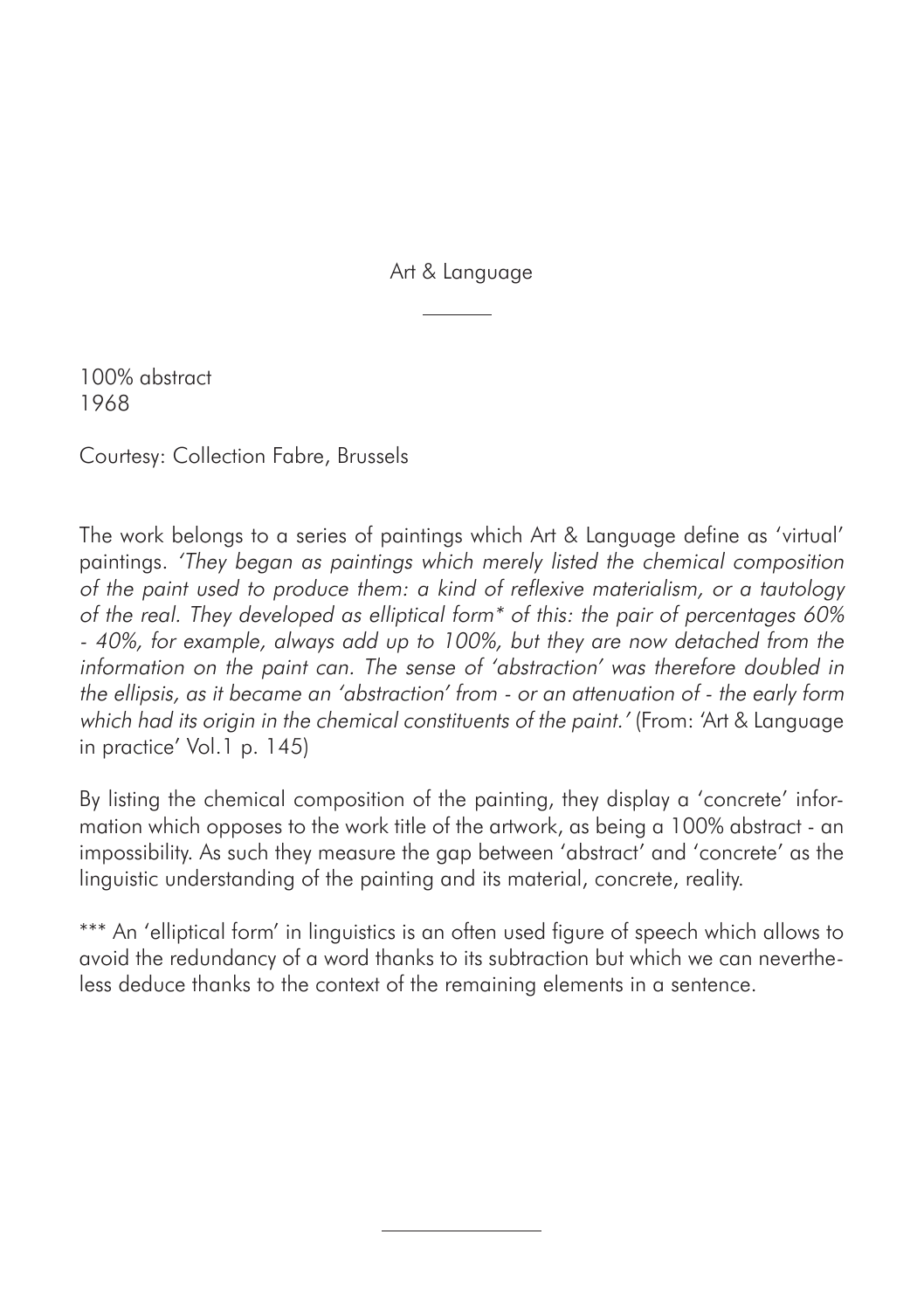Mel Bochner

Measurement: 1 - 10 feet 1969

Courtesy: The Artist

Mel Bochner belongs to the first artists who introduced 'measurement' as self-referential expressions, tautologies, into the vocabulary of art. By doing so his work, based on the analyse of language / signs, diminishes the importance of the object and activates the presence of concept by studying the relation between the acts of thinking and watching.

In his early 'Measurement series', Bochner draws lines and places measures on the walls of exhibition spaces. Rather than using a gallery space to exhibit objects, he used tape, string and Letraset markers to document the measurements of various architectural elements within the space. Here the measurements operates as tautologies pointing to what we see is what it is, an art as a true state.

In this work 'Measurement: 1 - 10 feet' he draws the attention of the viewers to the invisible dimensions of their surroundings rather than to an object within their surroundings. Here the measurements lose their usual utilitarian function and become abstract markings that could be viewed purely as aesthetic phenomena. But his intention is grounded in the division of the sign from the signifier and to reveal the arbitrary, 'darker', nature of their relationship. In other words, to undermine any belief in the relationship of seeing to believing.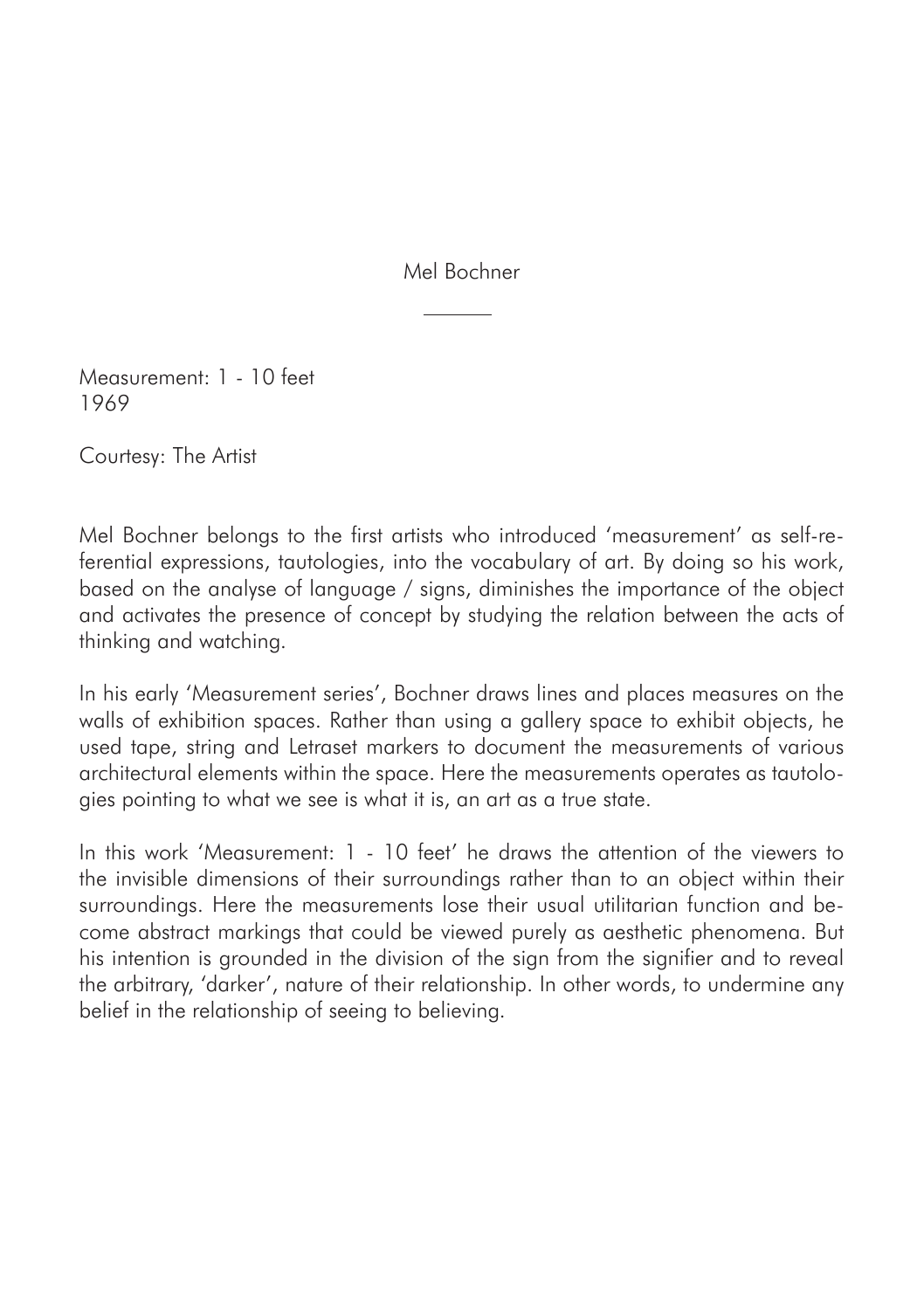Bochner's semantic division between both refers to Gottlob Frege's 1892 paper, 'On Sense and Reference' ('Über Sinn und Bedeutung'), which introduced his influential distinction between sense ('Sinn') and meaning ('Bedeutung'). While our conventional understanding of both notion coincide, Frege introduced the view that expressions have two different aspects of significance: their sense and their meaning.

Meaning applied to proper names, where a given expression (say the expression 'Tom') simply refers to the entity carrying the name (the person named Tom). By contrast, the sense (or 'Sinn') associated with a complete sentence is the thought it expresses. The sense of an expression is said to be the 'mode of presentation' of the item referred to, and there can be multiple modes of representation for the same referent.

From this point of view, Bochner's use of measurements detached from any referent disrupt the tautology of earlier works and investigate the modes of representation defining the language of art.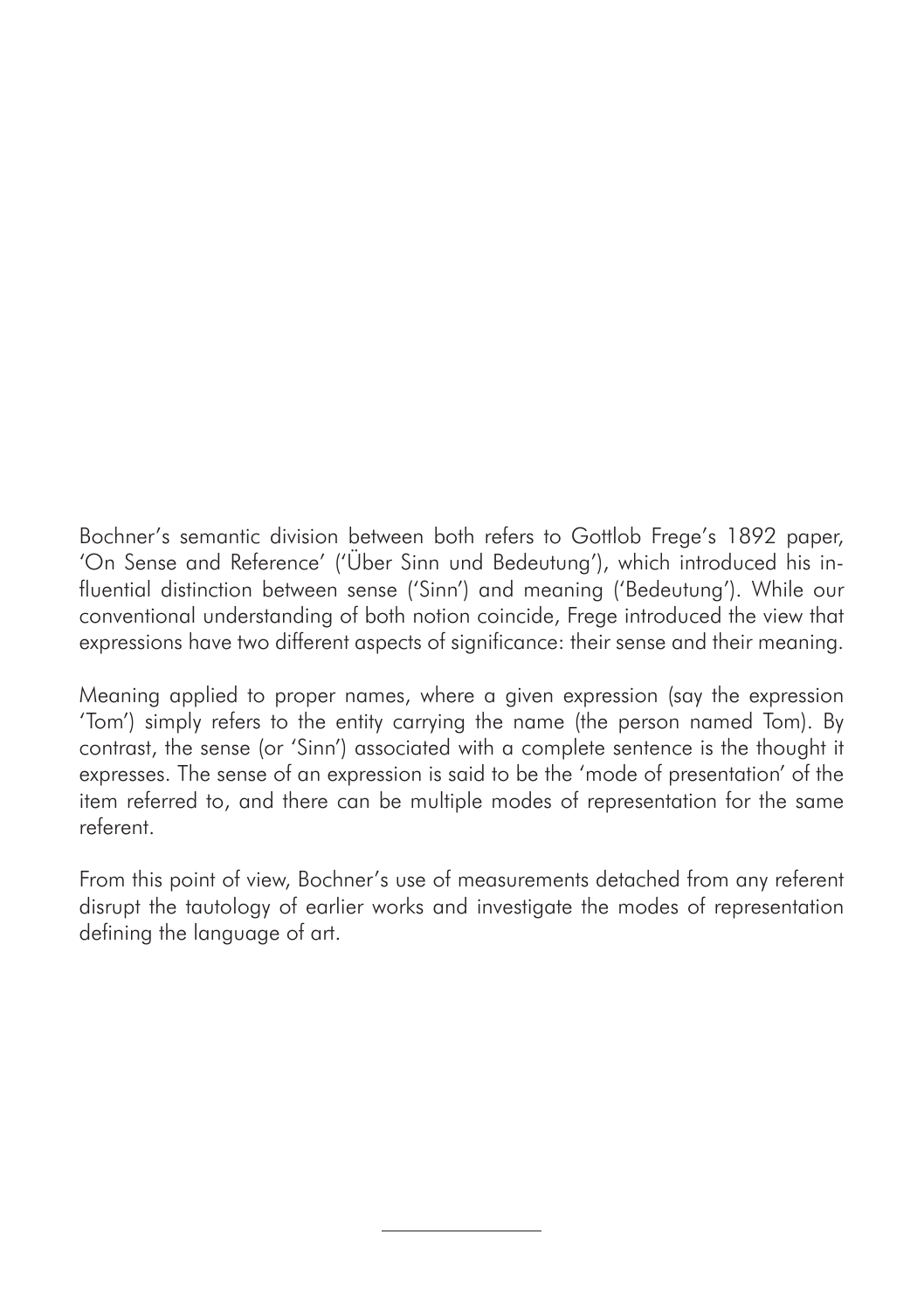Nathalie Brevet\_Hughes Rochette

unexpected guests in situ, 2018

Courtesy: The Artists

The in-situ installation of the French artist duo Nathalie Brevet et Hughes Rochette follows a simple protocol to confront the measures of what carry art; the travel box, with what exhibit art; the measures of a space. The collected travel boxes are demounted and the pieces are laid-out on the floor in order to cover the ground. A map is drawn with the collected information of their origin and the artworks they have been made for.

But what seems to be a straight forward proposal soon reveals its full complexity, an entire universe of stories about what art is and could be. Here the installation suddenly becomes a contextual material of collected information. In the beginning of the activation of the protocol you connect the local art field to recycle travel boxes out of use, ranging from artists, collectors, transport companies and institutions. Already at that stage the installation takes the shape of a map showing your relations and connections; your inscription in the art field.

But the story does not end here: at every place you go you get a snipped of what is the state of art. You enter a warehouse of art shippers where boxes are piled up until the ceiling confronting you with the art as a market where goods are stored and traded, measured in kilograms and volumes. And even here, in a place of commerce, you get triggered by every information which is provided such as the different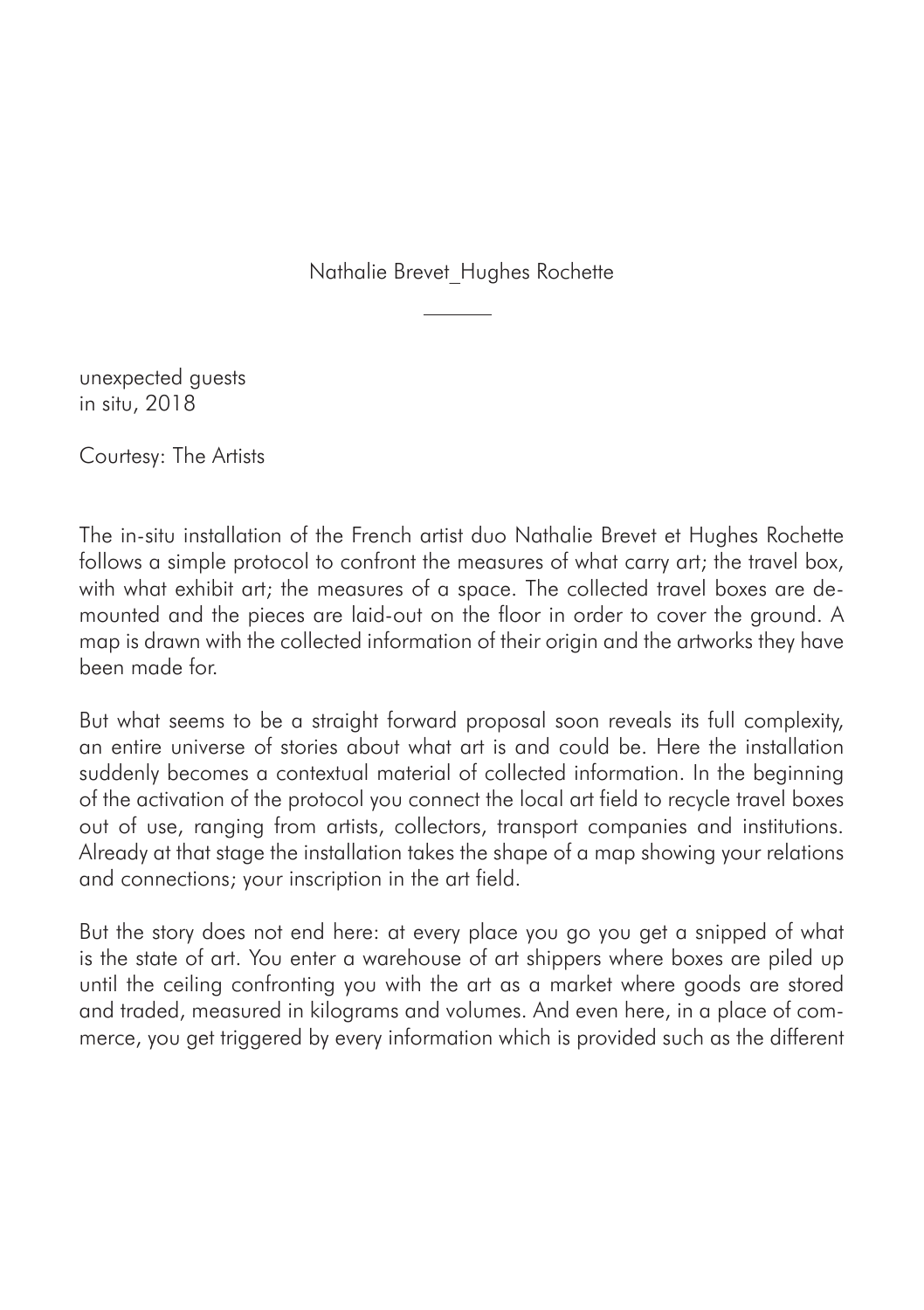techniques, values and origins of the travel boxes. You discover in a corner an old empty nailed box which René Magritte has made by his own, there an orange box which comes from an institution colour coded and over there the symbols on a box used at the other side of world, etcetera.

The next stop you stand in front of a collector assistant which provides you with 'the ugly' box which hasn't survived the transport, than an artist which hands you over a box which never left the studio and an institution which contribute with a box which has arrived at destination without ever having carried the artwork...

At the end you don't gather travel boxes but stories and once you dispose the pieces of wood on the ground and retrace the collected information you get aware that there are many artists named in the show you have thought about.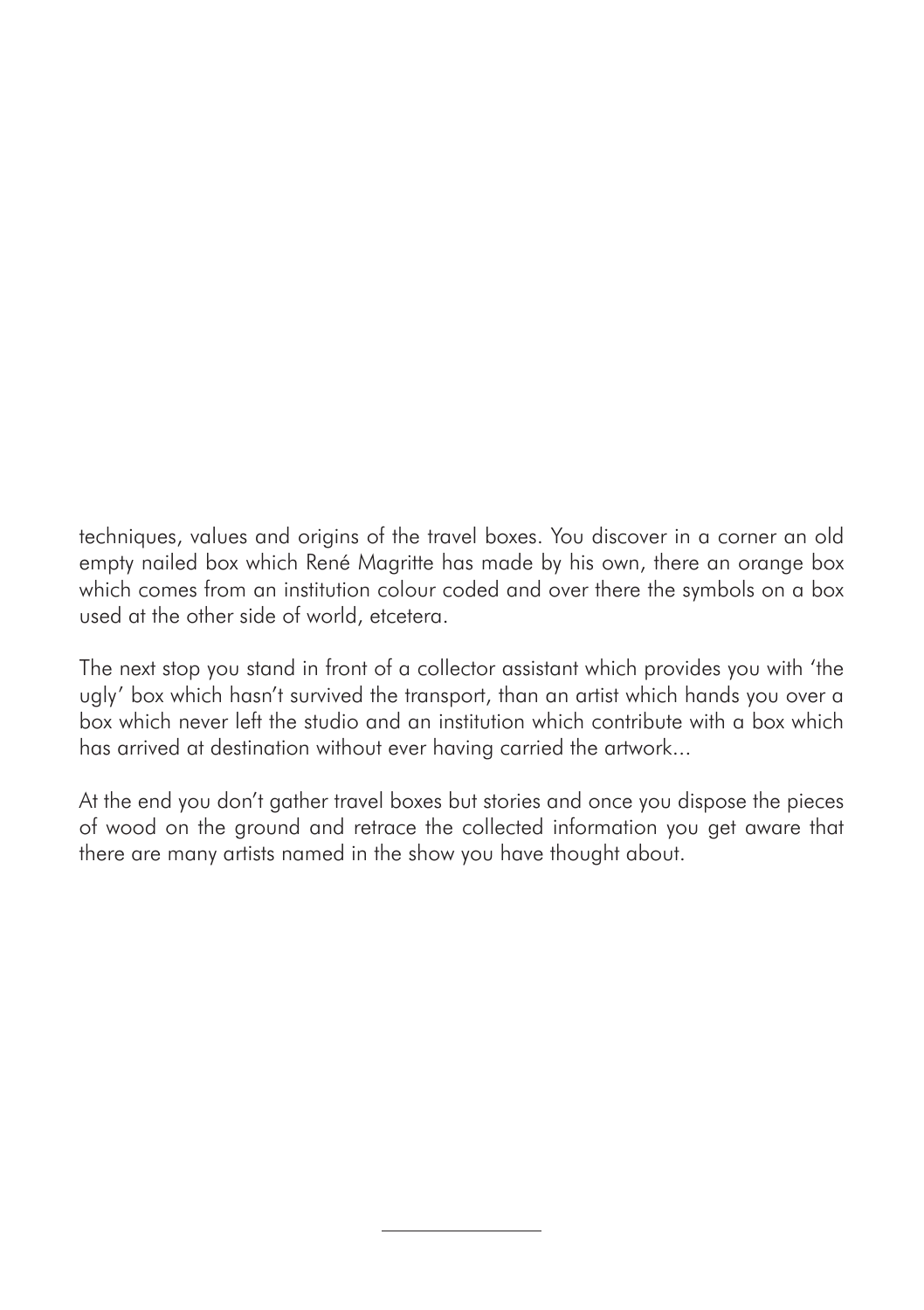Stanley Brouwn

'Never before have distances been so meaningless as nowadays. Increasingly more people fly long distance several times a year. The validity of the concept of distance is becoming still further eroded. In my work distances are recharged again. They regain meaning.'

Stanley Brouwn is one of the early figures in concept art. His works examine 'measurements' and 'memory' through the repetition of modest actions, such as counting steps, measuring distance, drawing paths,... Here the walking from 'a' to 'b' and the distance between them is of central importance, which makes tangible the tension between embodied measures such as the step and abstract measures such as the metric scale.

But Brouwn does not tell us anything about the actual act of walking or measuring neither does he documents, photograph, any of those moments - all is subordinated to his ascetic 'anti-subjective language of form'. In doing so Brouwn is exemplary in following his plan logically and rigorously. 'Adopting a straightforward idea, he embodied a statement that Sol LeWitt has made in his 'Sentences on Conceptual Art' in 1969: 'Irrational thoughts should be followed absolutely and logically.'

In his book 'Steps', published by the Stedelijk Museum, Amsterdam in 1971, Brouwn first makes use of what would become a full-time focus for his work, his own footsteps: 'From march 18 until April 19, 1971, I defined my total number of footsteps each day by means of a hand-counter. During this period I visited a number of countries where I had never been before. Consequently, my footsteps there were my first in those countries'. Both the actual and the imaged displacements influence our relation to space and time, they form it.

Since the seventies Brouwn has published books on a regular basis. These books are the only documentation of his work. They are an integral part of his work and must be seen as the media of it. Throughout his career he published more than 40 books which he describes as permanent exhibitions.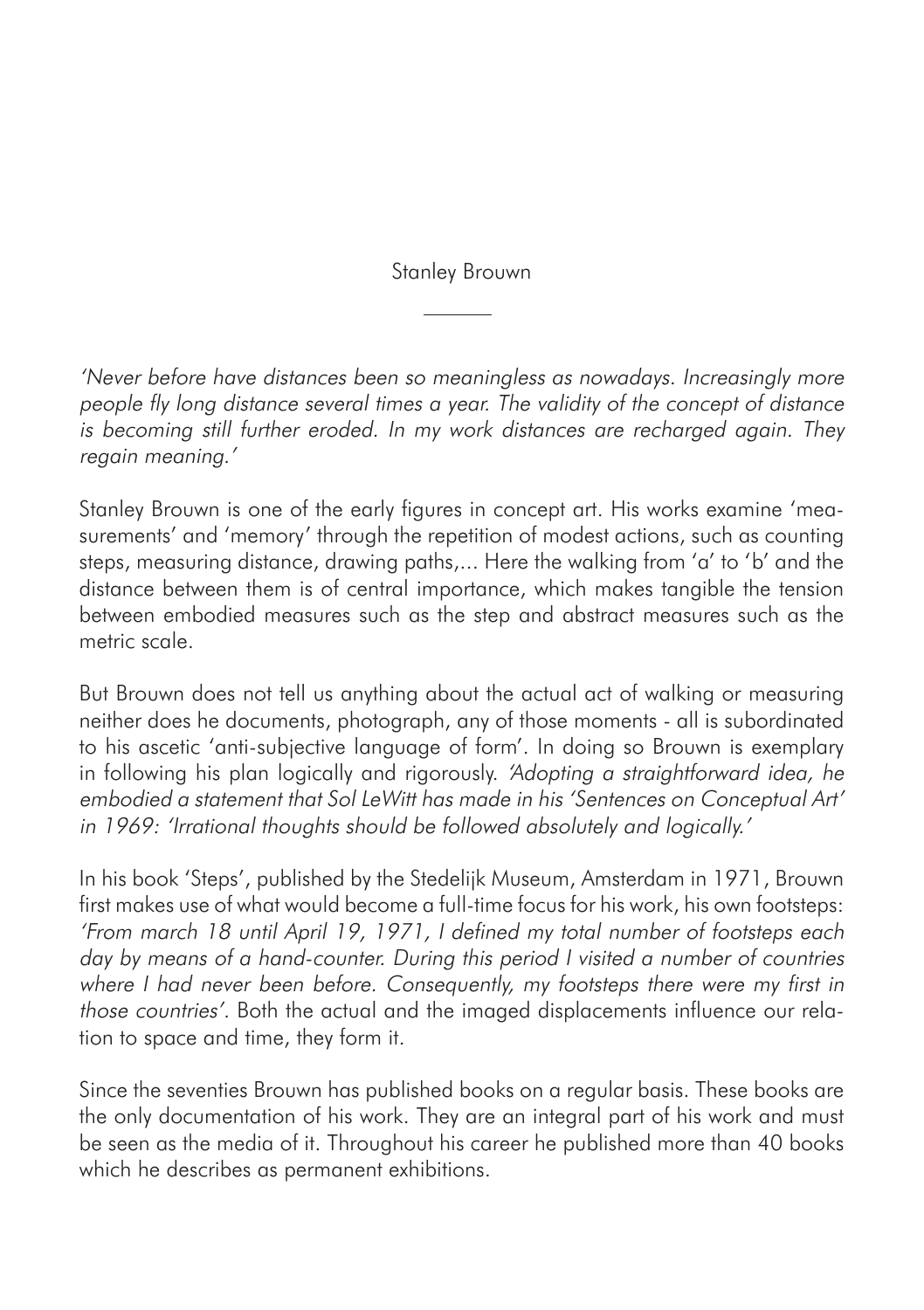1 m 1 step 1976

Courtesy: Collection éditions keymouse, Brussels

By 1976, Brouwn has created his own unit of measure, 'the brouwnstep' which he makes use of in such publications as his 1976's '1m 1 step' which consists of two printed lines: one measuring 1 meter, the other 1 brouwnstep. In more recent publications, Brouwn has expanded upon his interest in the use of the body as a means of measurement, often making the basis of the work antiquated or ancient forms of body measurements such as the ell, the foot and the Egyptian royal cubit.

1 x 1 Step / 1 x 1 M 1986

Courtesy: Collection éditions keymouse, Brussels OO

This publication consists of two sheets of folded paper in a cardboard cover. One of the pieces of paper measures one meter by one meter, the other has the dimensions of one step by one step.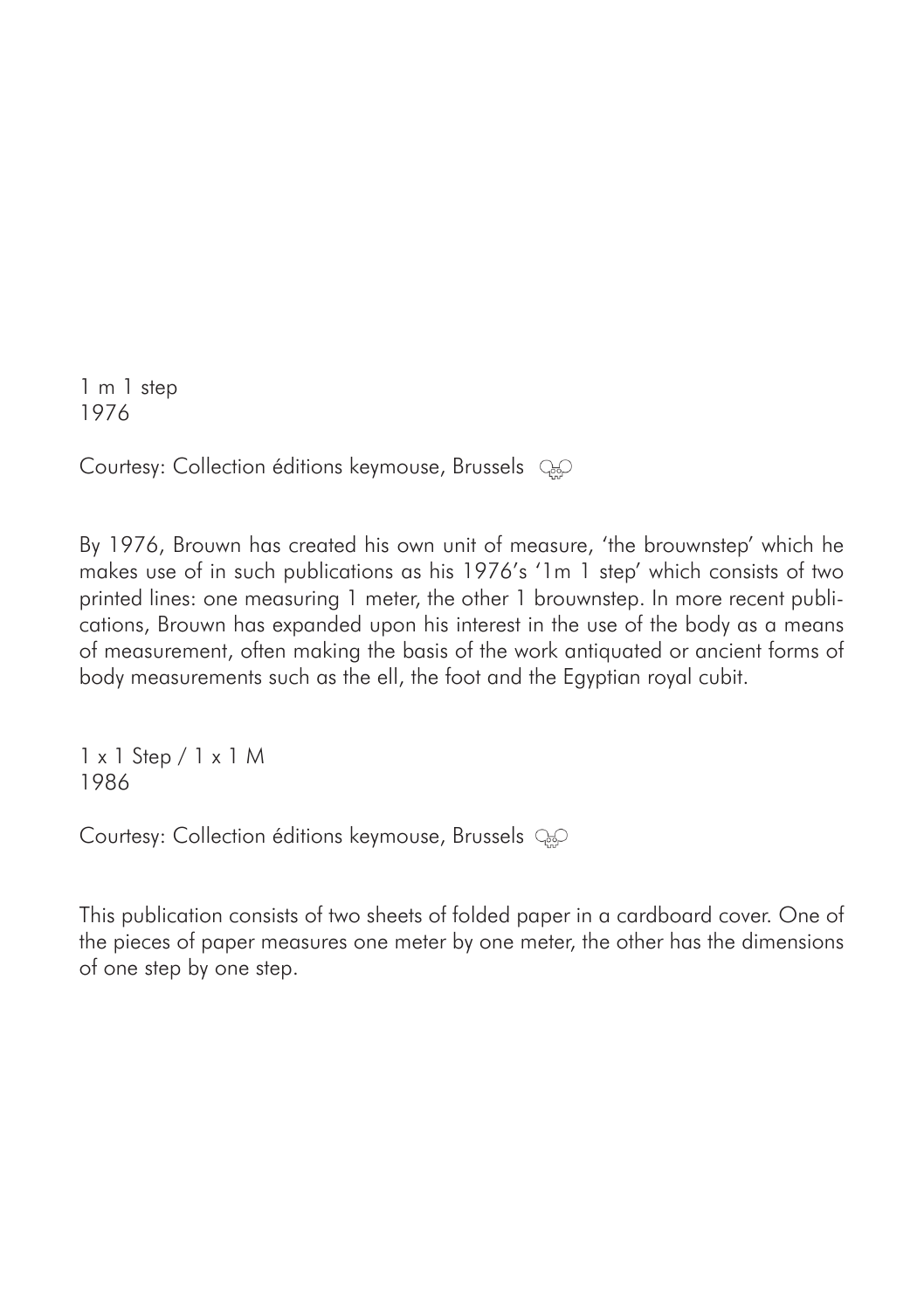Door: Reguliersgracht 27, Amsterdam 1989

Courtesy: Collection éditions keymouse, Brussels OO

Using various units of measurement, he creates portraits of people, buildings, spaces, walls, floors, etc., such as, for example, in his artist's book 'Door' from 1989, in which the door of the building 'Reguliersgracht 27 in Amsterdam is measured and depicted. Brouwn's works are situated in the field of tension between the abstract and the generally valid and could be summed up under the postulate: people walking on planet Earth.

This way Brouwn + 100 this-way-brouwn problems for I.B.M. 360 model 95 1970

Courtesy: Private Collection, Brussels

The book is the first of his artist publications which lists 'this way Brouwn'-questions to be posed to a computer beginning with: 'Show Brouwn the way in all cities, villages, etc. on earth from point x to all other points in that cities, villages etc.' Too complex for even a computer to solve, this list of questions is designed to reveal the infinitely complex possibilities implicit in the idea of a 'this way Brouwn'.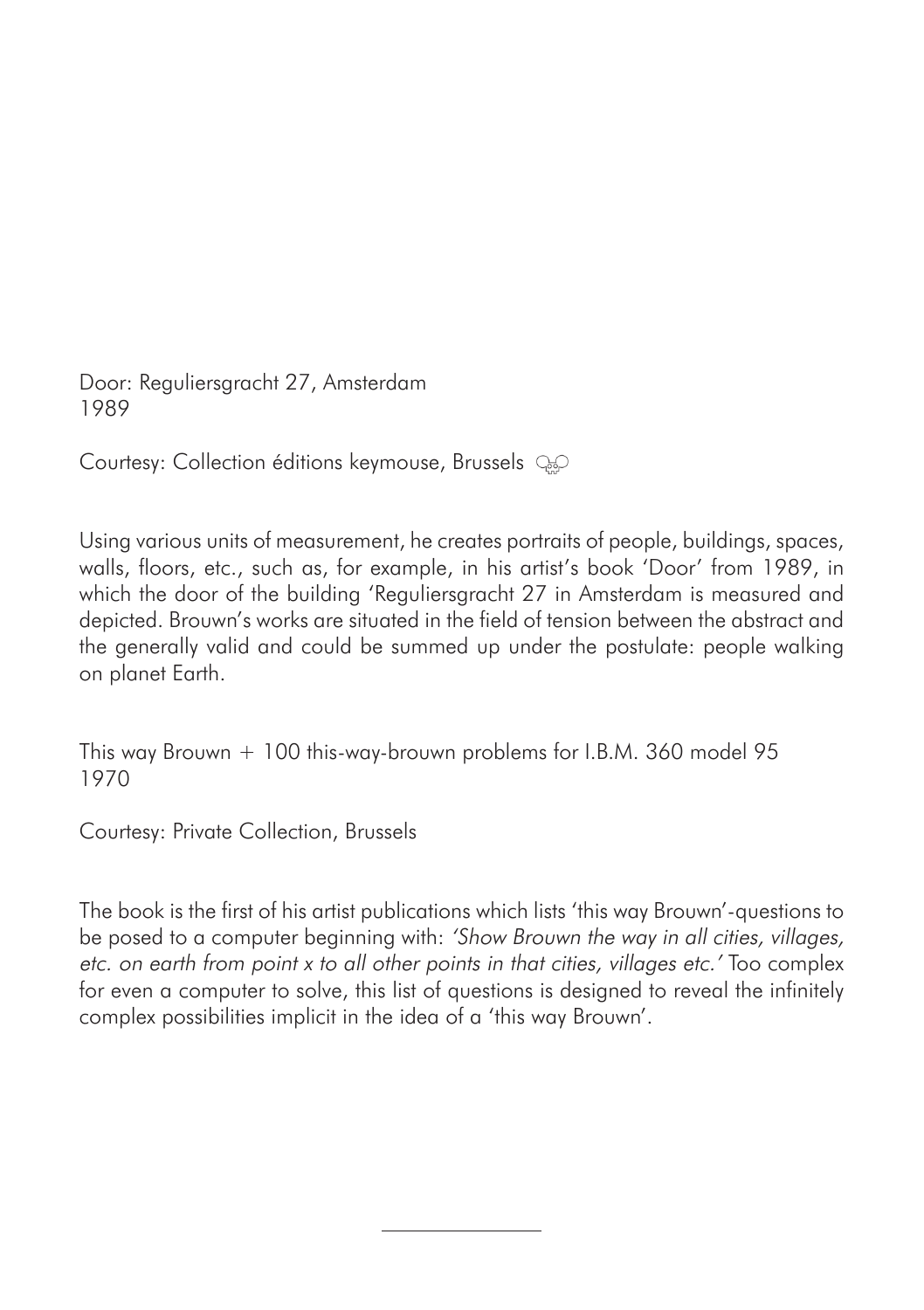Marc Buchy

o 2017

Courtesy: The Artist

'Interested by the question of learning and gaining knowledge, 'o' is a long-term performance in which I try to draw a perfect circle, freehand. The work consist in an infinity of try outs to draw a round figure which can exist in many formats, ranging from drawing on paper sheets or directly on the wall. Every activation is a learning moment and the acquisition of the mastery of my body to fulfill this simple gesture. More than the visual form of the circle, my interest is grounded in the repetition of a single movement and the infinite perspective carried by this simple but impossible task.'

For the exhibition Marc Buchy accepted the invitation to exercise his gesture on every of the invitation cards; a unique hand drawn sample provided for Société's specific formula of an artwork. For this exhibition the format of the cards suggest the measure of the hand whereas his chalk circle in the exhibition space correspond to the one of his body.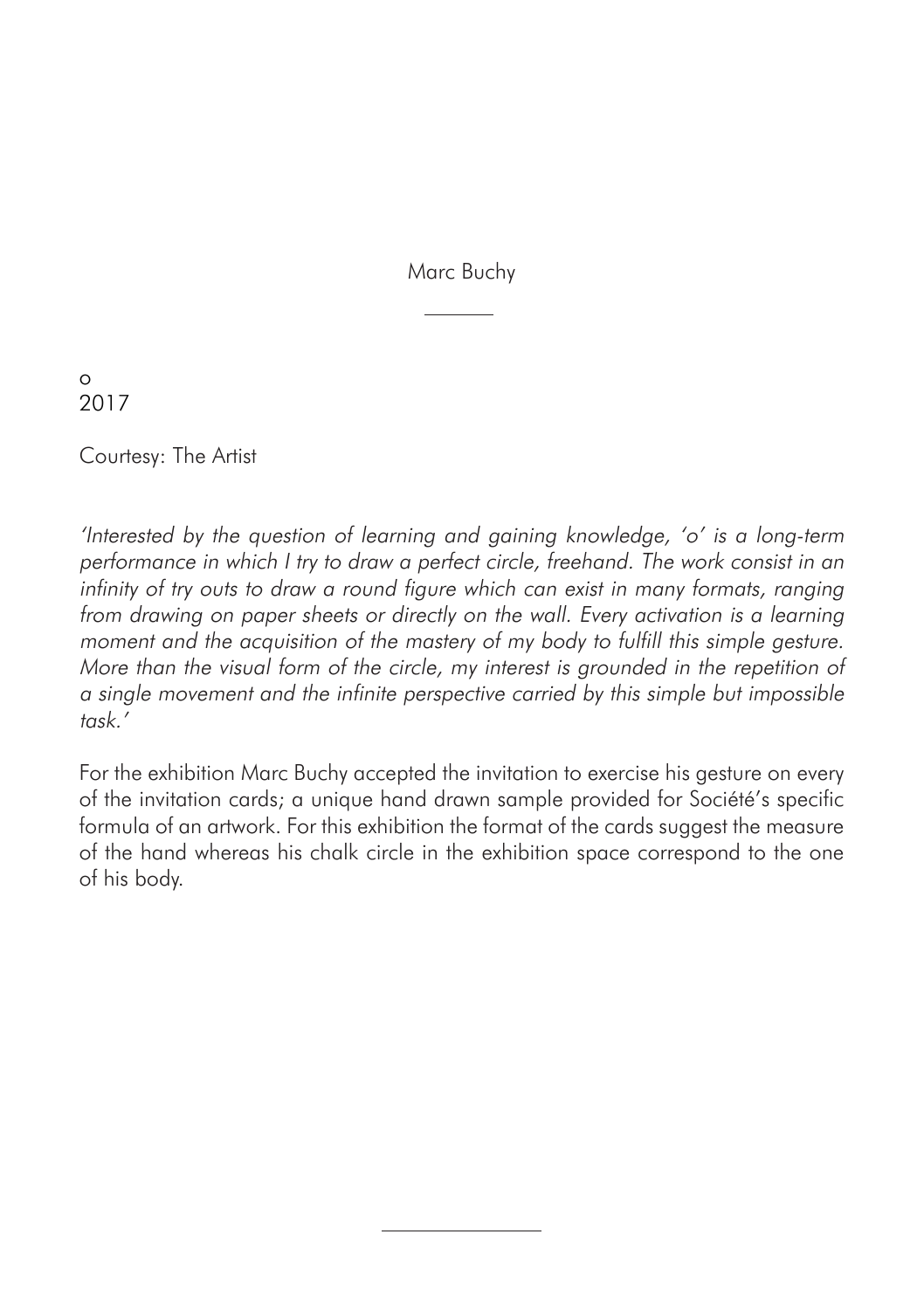Martin Creed

Work No. 74 1992

Courtesy: Collection Veys-Verhaevert, Brussels

'The more I work, the more I think I don't know what I am doing. I have absolutely no idea what I am doing. It is like sweat or shite. It comes out as I go along. As you do one thing over here, something else comes out over there. It is not what you think you are doing. It is like scum on top of things or like sediment at the bottom. It builds up while you are doing other things.' (Martin Creed in : 'Martin Creed Works', Thames & Hudson, London, 2010, p. VI.)

'At the start there is potential in all directions, 360 degree of hope. You are free, and so maybe it is best to stay at the start.' (Martin Creed in : 'Martin Creed Works', Thames & Hudson, London, 2010, p. VII.)

Martin Creed describes his work as followed: As many 1' squares as are necessary cut from 1' masking tape and pile up, adhesive sides down, to form a 1'' cubic stack.

His description points to a minimal and simple gesture used as self-reflexive vehicle to question his approach and attitude of art making. Confronting his simple closely senseless gesture to an objective notion, the measure of 1inch, his work recalls the attitude of Stanley Brouwn, opposing personal experience to objective standards, and to which he refers to in his work.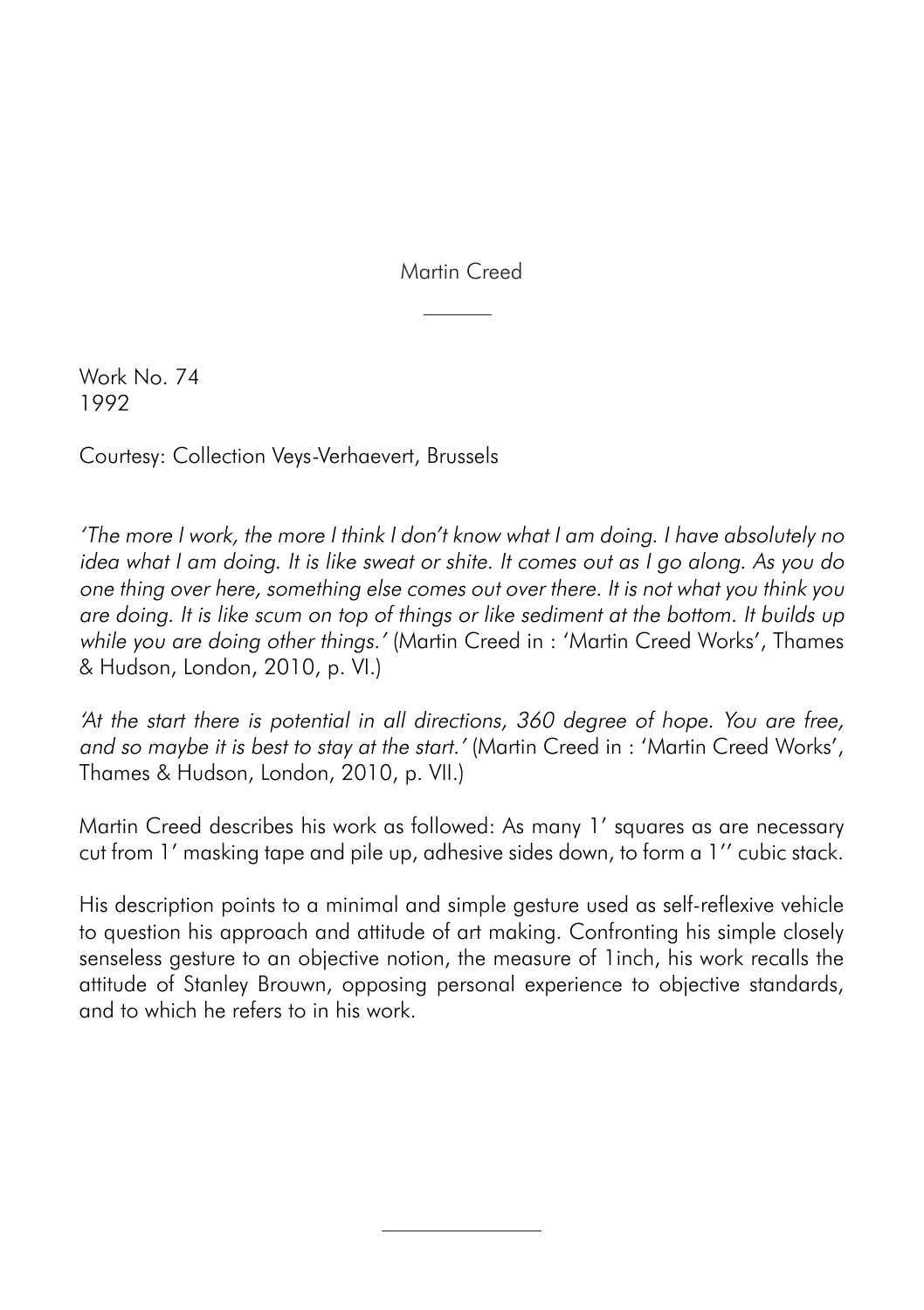Lieven De Boeck

Mikado LDB Modulor 2013

Courtesy: The Artist and Meessen De Clercq, Brussels

'Profiting from the research of CIRVA, the International Centre for Research into Glass and Plastic Arts in Marseilles, Lieven De Boeck has made this Mikado game, which uses 22 coloured sticks of various shades. With Mikado LDB Modulor, he is continuing his research on standard measurements.

The title includes a reference to the 'Modulor', concept put forward by Le Corbusier in the '40s. He considered that the ideal height for a human being for a harmonious existence in an architectural environment is 183 cm. De Boeck uses this height as the cornerstone of his thinking, but corrupts it by adopting it to his own height (176 cm). For his calculations, Le Corbusier obviously based his idea on the metre (100 cm) as a universal standard, a measurement that in De Boeck's case becomes 96.17 cm (176:1.83). Several works were born from this conversion, but in the case of Mikado LDB Modulor, the artist added reference data that makes the reading of the work even denser, by converting these dimensions into the Anglo-Saxon imperial system of measurements. The markings in red letters on the sticks are therefore in LDB inches, LDB feet or LDB yards.

One of the artist's ideas is, on the one hand, to emphasize the vastness of the world or the universe (that Man tries to grasp by measuring it for example from the micrometre to the light-year) and on the other hand, by suggesting that we measure this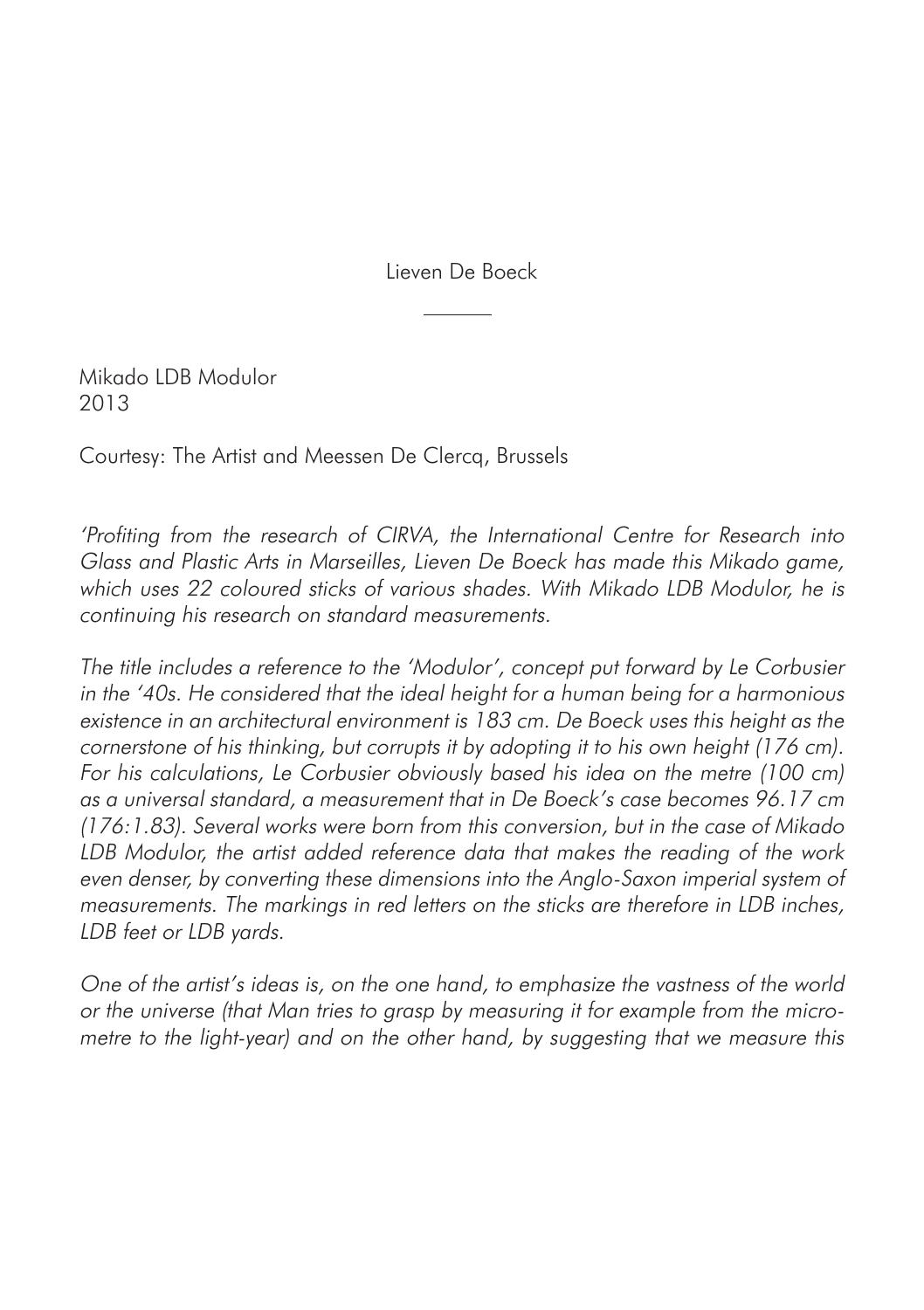world based on what is intimate to us (how else to measure it than with our own eyes, our hands...). In a sense, De Boeck draws a parallel with old-fashioned measurements which referred to the human body: foot, cubit, etc. All these standards sometimes seem absurd even if they do have a historic explanation.

Refering to the notion of standards, it is pertinent to ask how the artist decided how many sticks to make. Being keen to use a mathematical reference, he adopted the beginning of the mathematical sequence revealed in 1202 by Leonardo da Pisa, also known as Fibonacci. Despite the rigour of the sources of inspiration, we can feel a lot of humour in this work. Moreover, here we are seeing the tradition of sculpture on the ground, the joy of playing games, the idea of chance, fragility and skill.' (Text: Olivier Meessen)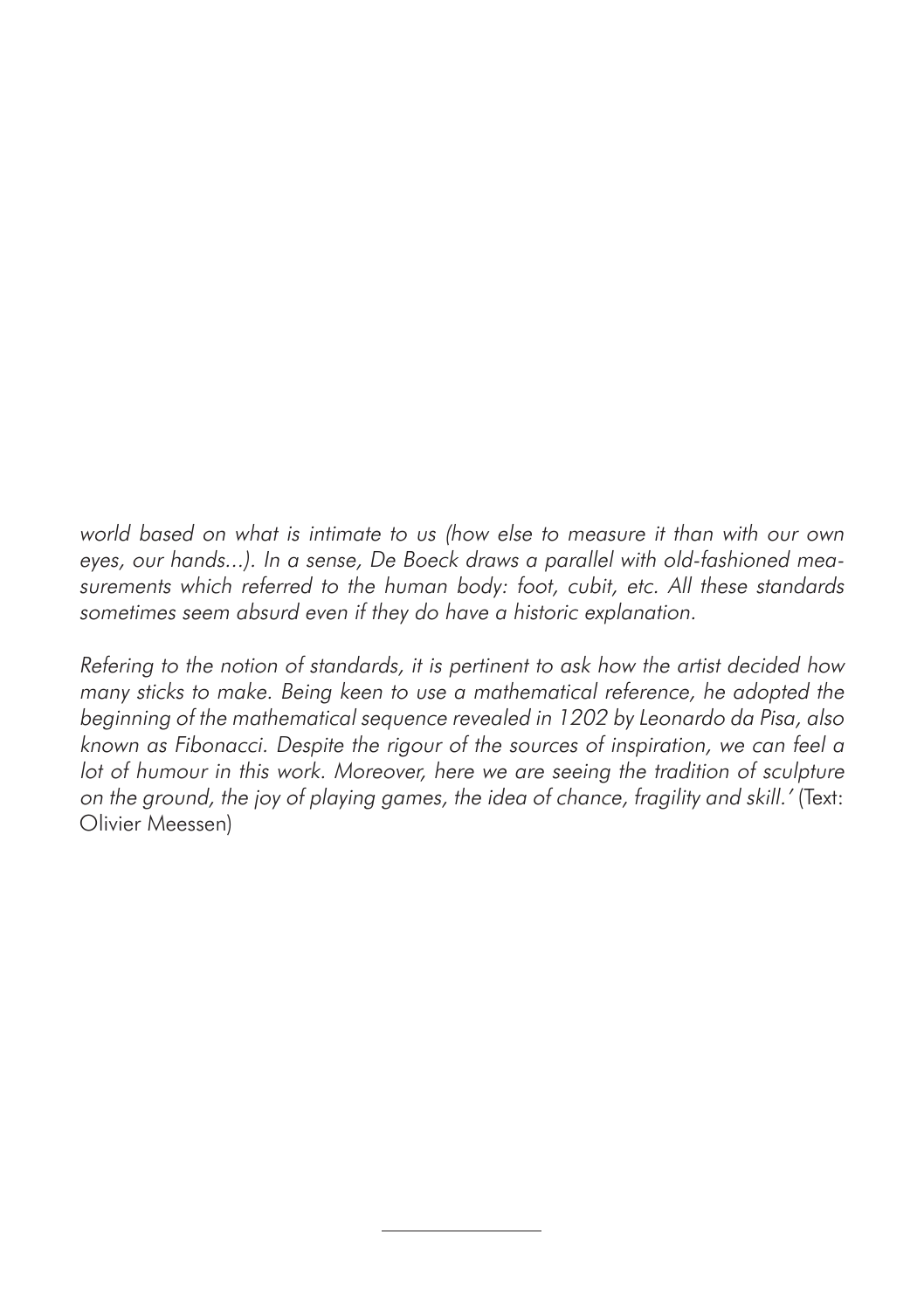Angela Detanico & Rafael Lain

7.01.1960 (musica viva) 2016

Courtesy: LMNO, Brussels

The Brazilian artist duo, Angela Detanico and Rafael Lain, is the association of a semiologist and a graphic designer, which started working together in 1996. 'Their work can be related to several art tendencies that gave life to Brazilian modernist avant-garde movements such as concrete art and the visual poetry of the Noigandres group or digital art. However, since they are living at a different time, a time when many aspects of these movements are part of everyday life, making reference to them introduces a playful, if not ironical, dimension that derives from the ambiguity created by those works. Here, language seems to have taken over, because the works are built on the voluntarily improper use of the coding and decoding work that characterizes the flow of information in contemporary society. The game of transposing codes and perceptions is always a cunning exercise in discovery and creativity. It is in these deviations of the improper that we find the infinite task of language, composing and decomposing the world. Through this process, language is once again allowed access to full experimentation.' (From: Amplitude, Museu Berardo, 2013 - Pedro Lapa)

In their work 'musica viva' they replace the typeface of the poster of the eponymous Swiss festival with their own 'helvetica concentrated'. Their encryption is based on the measuring of the filling of the different letters used in the original Helvetica typeface. These values are transcribed to the radius of a circle resulting in a visual encoding of the original text dating from 07.01.1960.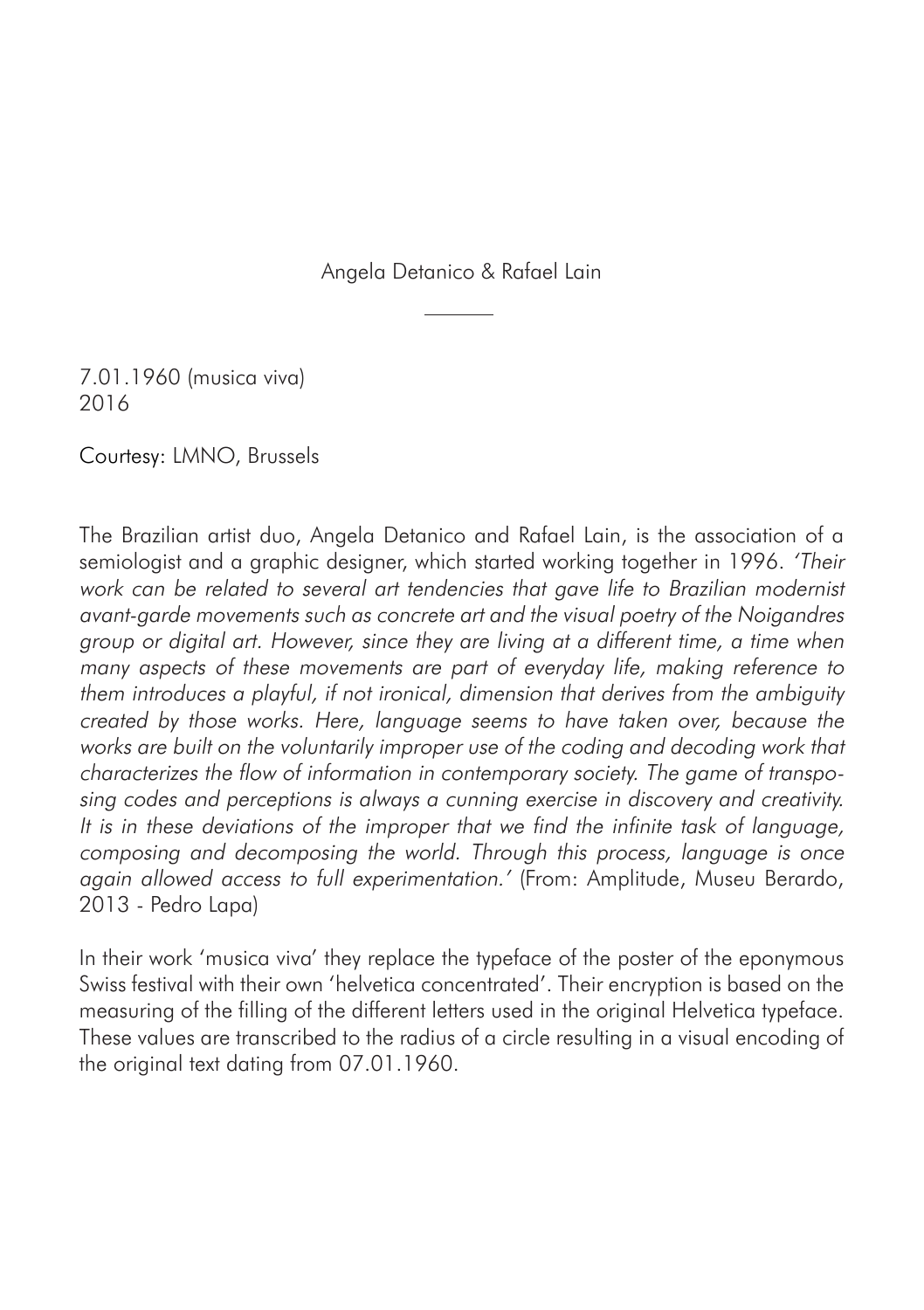Their encoding of standard symbols into visual and personal codes plays on the threshold between the decipherable and the undecipherable, the recognisable and the unrecognisable, becoming half-scientific, half-symbolic cosmogonies. Their practice resides precisely in this linguistic and cognitive curiosity, an interest in the logical as well as the odd features of all the idioms used.

## Original text:

Donnerstag den 7 januar 1960, 20.15 uhr, grosser tonhallesaal, zehntes volkskonzert der tophalle-gesellschaft zürich, als zweiteskonzert im musica viva-zyklus leitung erich schmid, sollisten kurt wolgang senn, orgel, wilhelm walter dicks, bariton, kammersprechchor zürich, leitung ellen widmann und fred bath, tonhalle-orchester, st.galler kammerchor, leitung werner heim, zürcherische erstaufführungen klaus huber <fitania instrumentalis> (1957) hans studer orgelkonzert (1951) wladimir vogel jona ping doch nach ninive erster teil des oratoriums, für bariton, sprecher, kammersprechchor, chor und orchester (1957/58)

karten zu fr.1,-2,-3-,tonhallekasse jecklin, hug kuoni, genossenschaftsbuchhandlung depositenkasse oerlikon kreditanstalt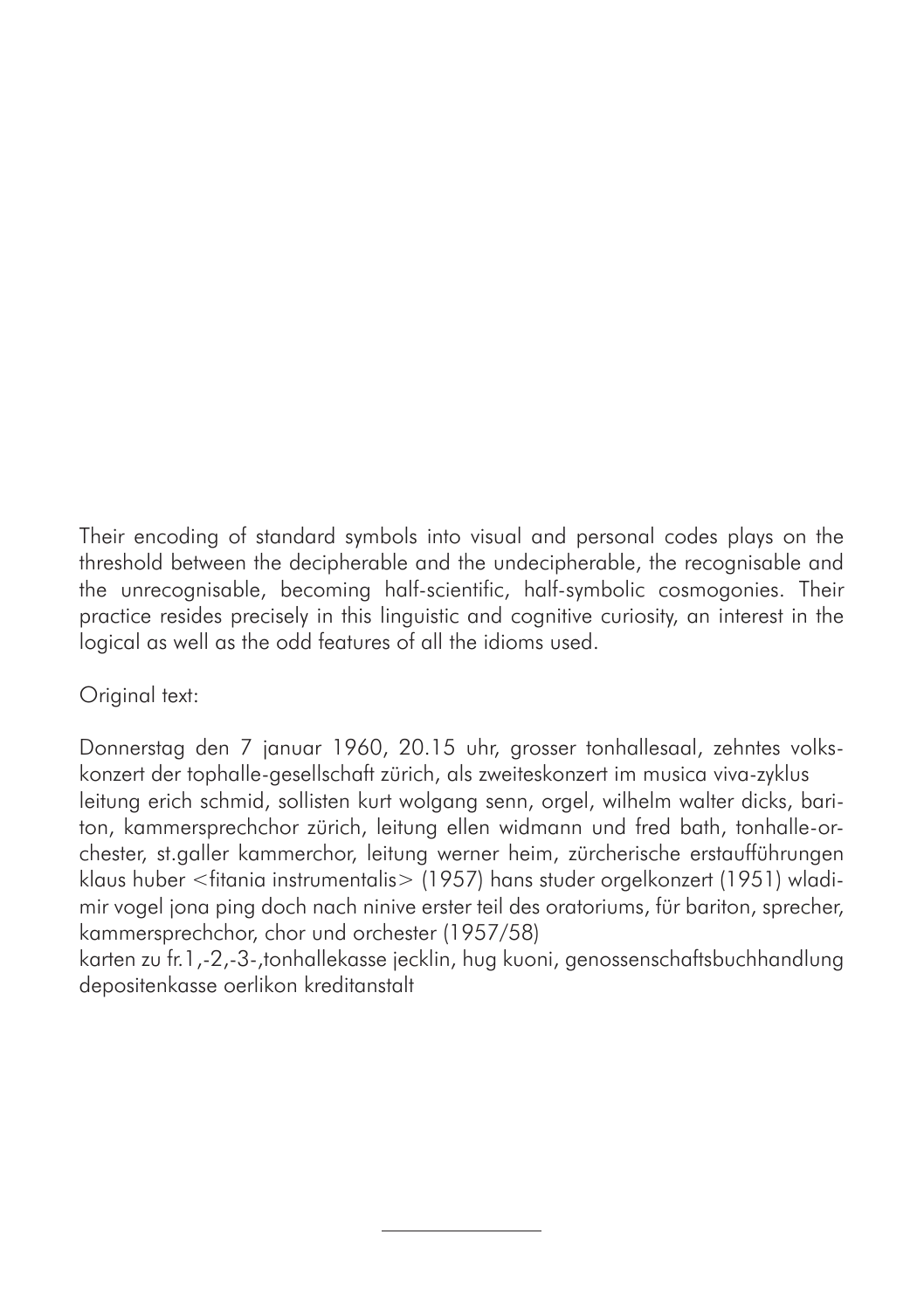Esther Ferrer

Actions corporelles  $1975 + 2013$ 

Courtesy: Angels, Barcelona

'Esther Ferrer (Spain, 1937) is a multi-media and performance artist known for her work with the ZAJ group. Born in San Sebastián, in the 1960s, Ferrer and painter Jose Antonio Sistiaga created there the Free Expression Workshop, which led to the founding of the Experimental School, a space dedicated to provide artists with the opportunity to create avant-garde works.

In 1966, she joined ZAJ, an experimental music and performance art group, closely associated with the Neo-Dadaist movement, Fluxus. Ferrer carried out her first performance in 1967, and since then, has continually focused on the role of the spectator, and the relationship of the body to space throughout the act of measuring, in a style she termed the 'rigorous absurd.' (Source: artnet)

In the exhibition are show two video performances of the naked artist measuring her exposed body and exploring the dimensions of the space, the scene. The first video originates from 1973, the second of 2013 where the aged artist exposes herself to the same protocol adding to her 'rigorous absurd' the exposure of time.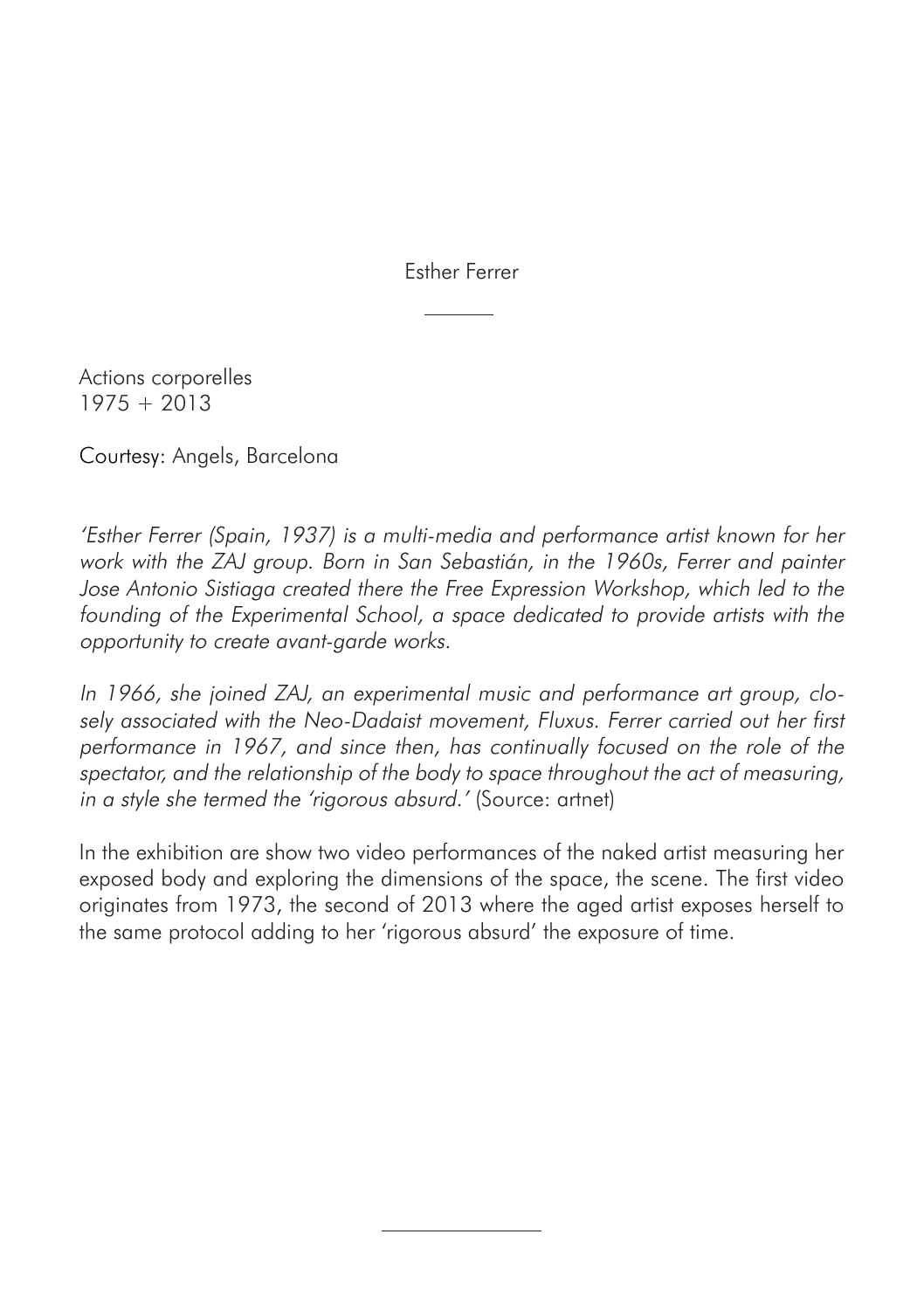Fred Forest

Le mètre carré artistique Journal Le Monde, 20 septembre 1977 1977

Courtesy: Private Collection, Brussels

Fred Forest has spent his life taking on what he considers non-artistic roles – media-man, sociologist, journalist, trader of the imagination, Robin Hood of the art institutions, technological painter... These shifting roles make him a controversial artist engaging the question of media and their technological development, actions he often conceived in collaboration with the philosopher Vilém Flusser.

In 1977, Fred Forest launch 'The Artistic Square Meter', a project that leads him to create an authentic real estate corporation promoting 'artistic square meters'. Through the initiation of media events he aims to denounce speculation by blurring the lines between real estate and art speculation. In order to do so, he purchases a 20m² plot near the Swiss border, which is officially designated as 'artistic' square meters at the local register office and places ads in 'Le Monde', in France, and in 'Die Zeit', in Germany inviting readers to invest in a square meter presented as 'artistic' and totally open to speculation.

Continuing his investigation he takes part of a public auction at Espace Pierre Cardin to trade the first artistic square meter. But the District authority blocks the sale. With a last minute trick, Fred Forest turns the artistic square meter into a 'non-artistic square meter' to save the situation. In the Press Conference the associated art critic Pierre Restany proclaims: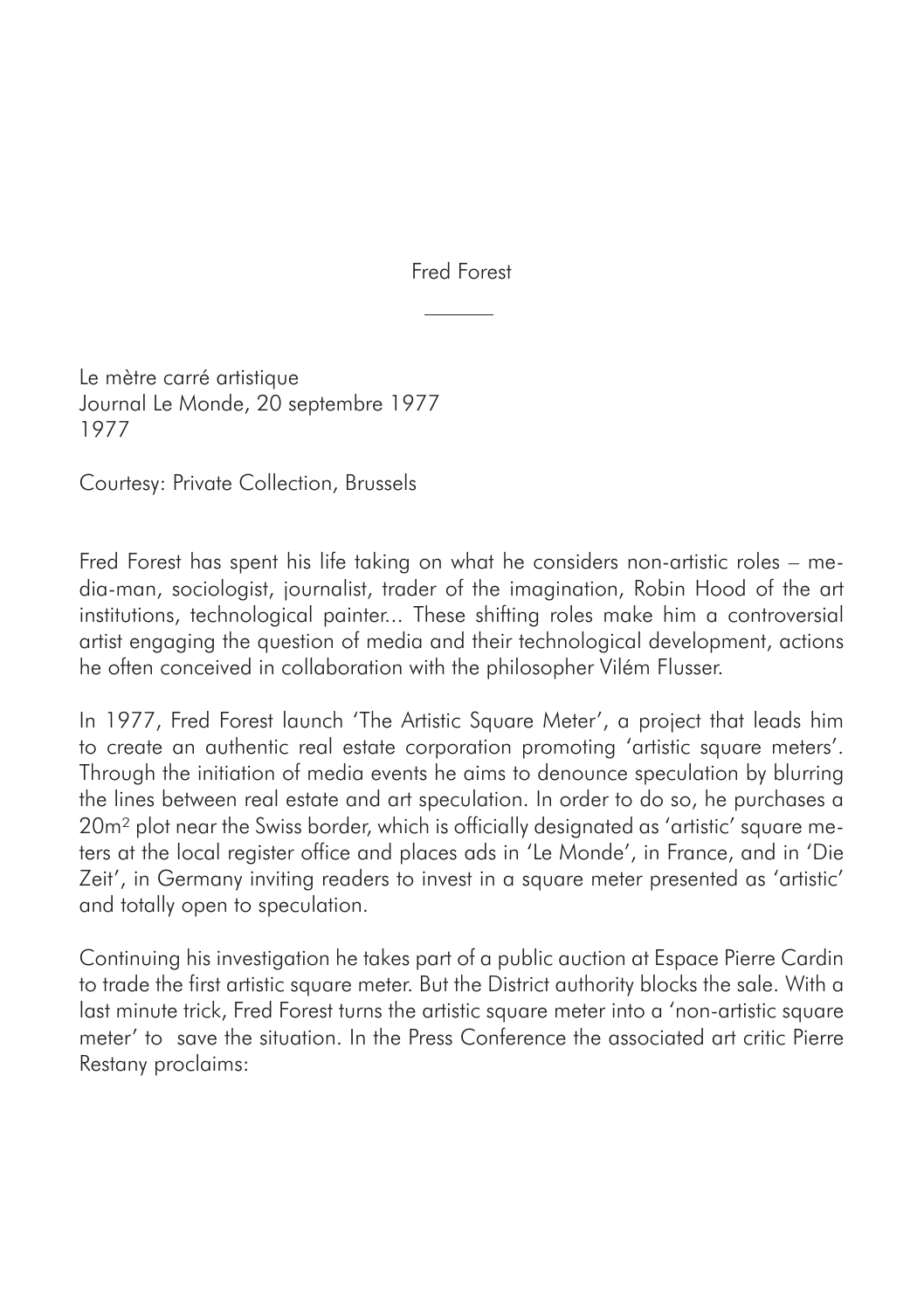'The fact that I am tied to the great undertaking of the artistic square meter, shows that, through a demystification of art, Fred Forest reaches the very roots of art. Which is beauty as a fetish object, beauty selling beauty as such. But at the end an artistic square meter is just a square meter. Which means a totally abstract notion of geometry, and precisely one Descartes could meditate on'... 'And the reference to the most simple and fundamental geometry data, the square meter, makes me think about what art, and art as such, can generate: understanding, pleasure, happiness, and a supplement of soul.' (From: Pact, Fred Forest)

Space-Media Le Monde, 3 Mai 1972 1972

Courtesy: Private Collection, Brussels

'Space-Media' is an early example of Fred Forest experiments with 'blanks', first published in newspapers and then by interrupting television and radio emissions.'(...) Forest's work can be seen as part of the conceptual emancipation from the pictorial that marked the late 1960s, privileging the notion of an 'open work'. In his blanks, the work is not just unfinished, but has not even begun, the creative act being left entirely to the reader, viewer or passer-by. His actions also reconnect to the tradition of the monochrome, a tribute to the researches of Mondrian and Klein. A relation he draws further attention to in two later TV works (Le bleu à la télévision, hommage électronique à Yves Klein, 1984 ; Hommage à Mondrian, 1989).' (From: Fred Forest, Centre Georges Pompidou, 2017 - Alicia Knock)

For Forest the 'surface' of communication and information media constitutes the ideal and pertinent space for contemporary art. By appropriation of their codes and networks, it can propose new forms and strategies of expressions and reflections.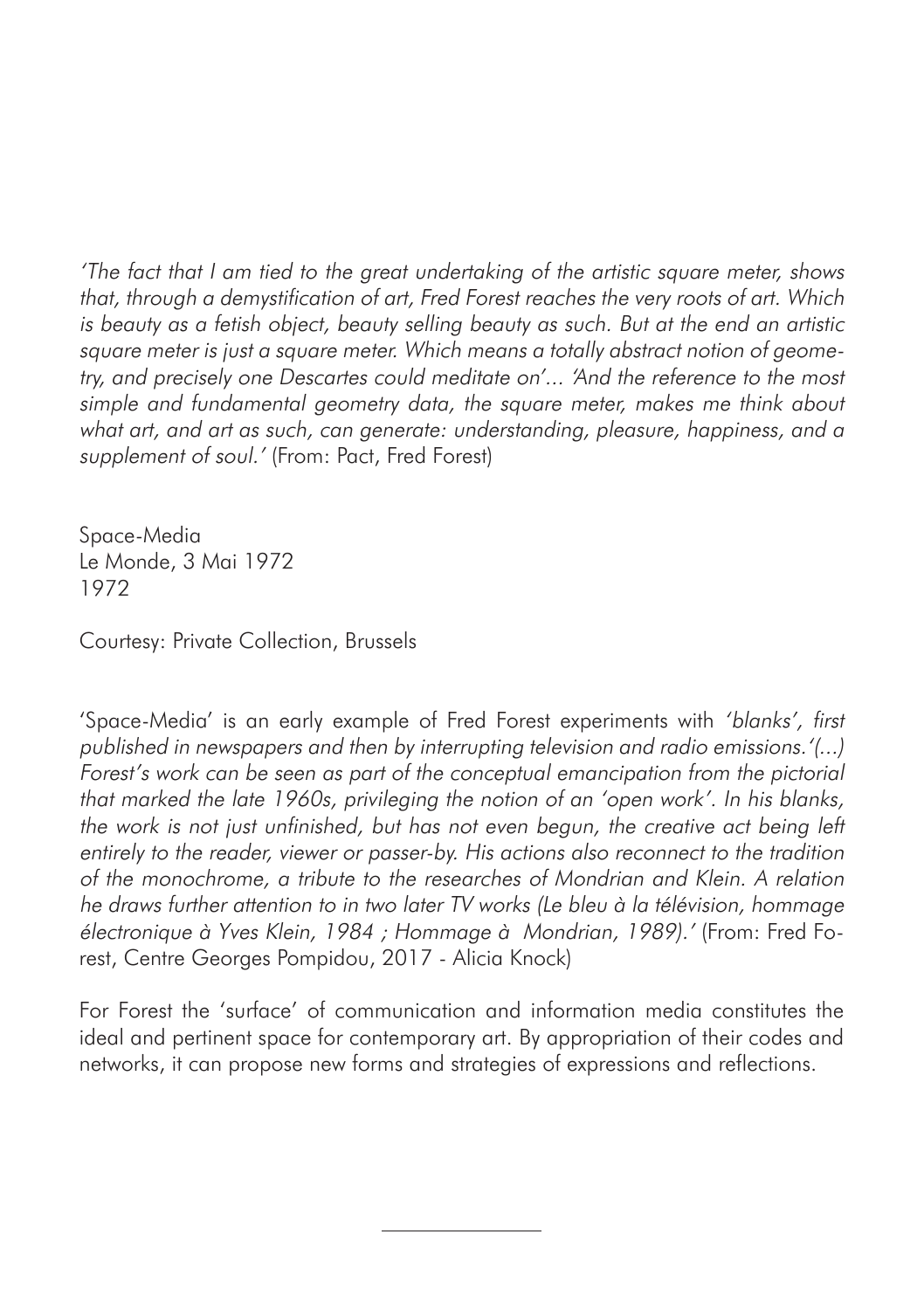Michel François

'Michel François is a conceptual artist and makes sculptures, videos, photographs, printed matter, paintings and installations. He claims no signature style but creates a web of shifting connections between his works in each different exhibition. Michel François uses an economy of means to transform seemingly uncomplicated objects and materials, or traces of past events, into deeply resonant carriers of meaning. His sculptures can be seen as an exploration of cause and effect, and the ways in which simple gestures can change the status of an object or have important consequences.' (Source: Xavier Hufkens website)

Ma taille, le 25.1.1989 1989

Courtesy: Private Collection, Belgium

Michel François' sculpture 'Ma taille, le 25.1.1989' consists of a leather belt girding a circle filled with plaster and resin representing artist's belt size on that date. The work takes part of a series, where each moment of body measurement has been taken at a specific moment in the artist's life. Some of them suggest to relate to a specific, supposedly emotional moment such as 'ma taille comme si j'étais enceinte' while others don't provide any indication besides its date.

In this work we are in front of a simple date, which like On Kawara's date paintings points to an 'undefined' moment and which leaves us with the questions of what we remember. But rather than relating it to a collective memory through the means of a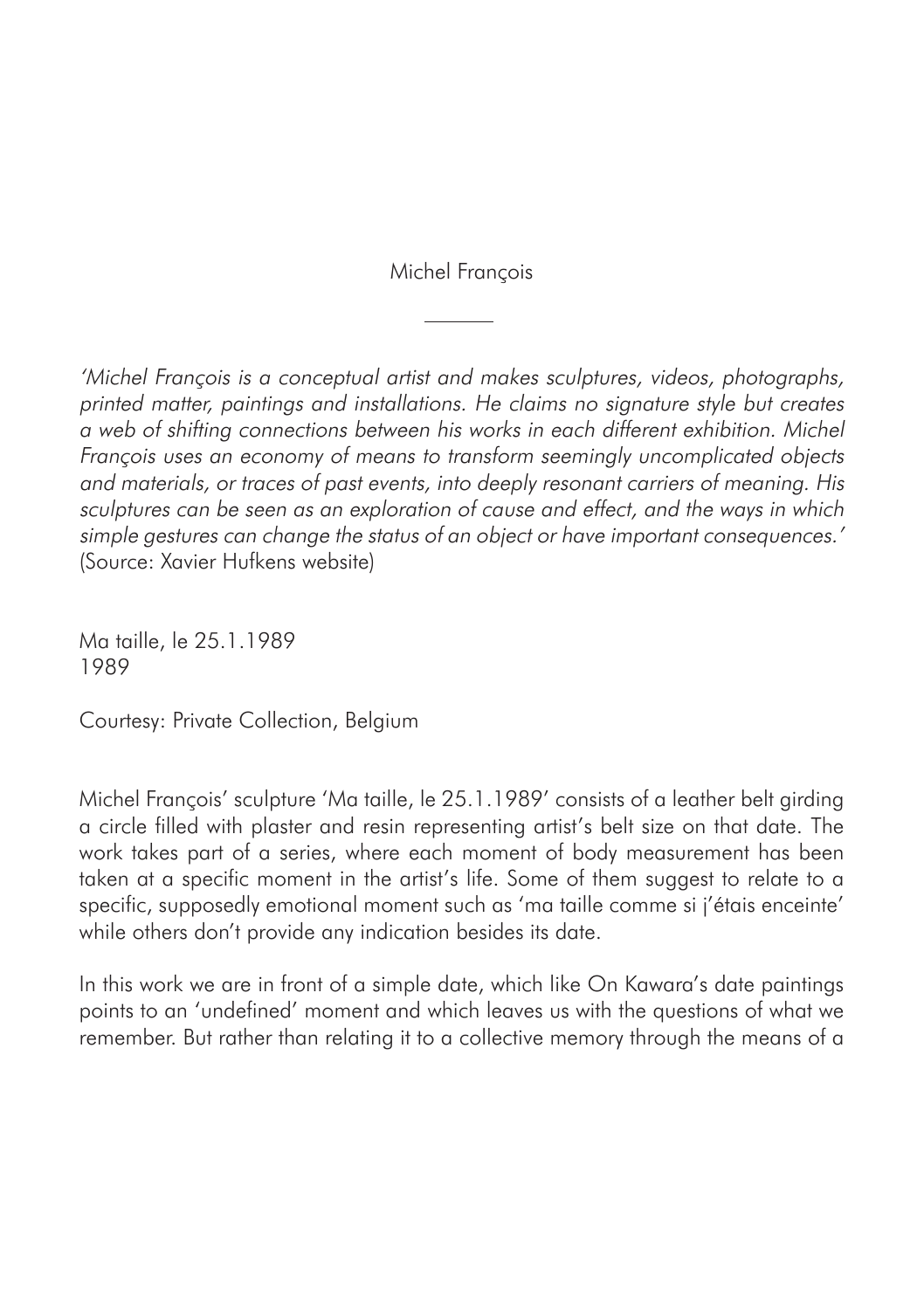newspaper cover which On Kawara glued in the back of the painting, Michel François brings it to a personal dimension, through the measuring of his body. By referring to a state and act which we all know from everyday life, the sculpture addresses our awareness of our self, as a human body.

Le monde et les bras (ce que je peux embrasser) 1991-2015

Courtesy: The Artist & Xavier Hufkens, Brussels

The work is an imprint of the artist bending over a table filled with plaster to measure the matter, the world in front of him, of what he can embrace. The title suggest a performative act which he has carried out 13 times referring to a common expression 'to embrace the world'. The remaining imprints are giving it a sculptural, tangible dimension.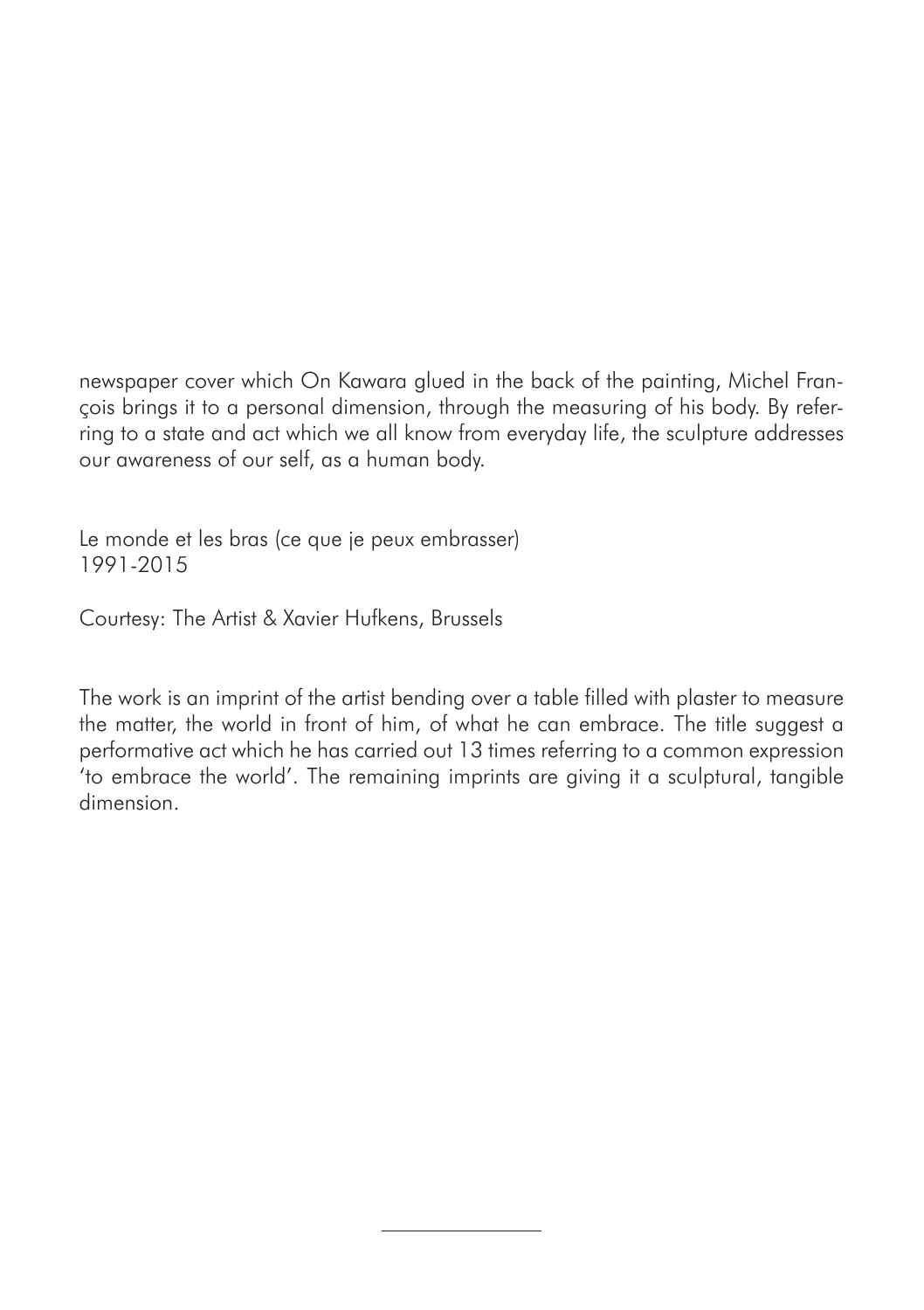Hamish Fulton

Mètre 2012

Courtesy: LMNO, Brussels

'The photograph of the English artist Hamish Fulton refers to the creation and adoption of the meter as a measure - the standard meter. He uses it as a starting point for an action, a walk made in absence of any public in Paris, on July 11, 2010. The text-legend of his photograph shows how the artist has connected seven times in one day, the 'point zero' of the forecourt of the cathedral Notre-Dame de Paris to the 'standard meter', engraved in a stone of the Parisian facade in Rue Vaugirard. In doing so, he links the two historical points that have led to the convention of the meter and consequently to a fundamental understanding of geographic, cartographic and geometrical space.

(…) We owe the invention of the meter to two French astronomers, Delambre and Méchain, who left Paris in 1792 in two opposite directions, in order to measure the circumference of the earth and to define the base of the metric system. They travelled the world for seven years. Under the authority of the government, their objective was to propose a universal measure by which international exchanges would be facilitated and which would be supported by a universalist vision of the world. The zero point, is the starting as the arrival point of their trip, as it is for the walk of Fulton.

(…) If Fulton seems to honour the meter, the meaning of its action escapes signifi-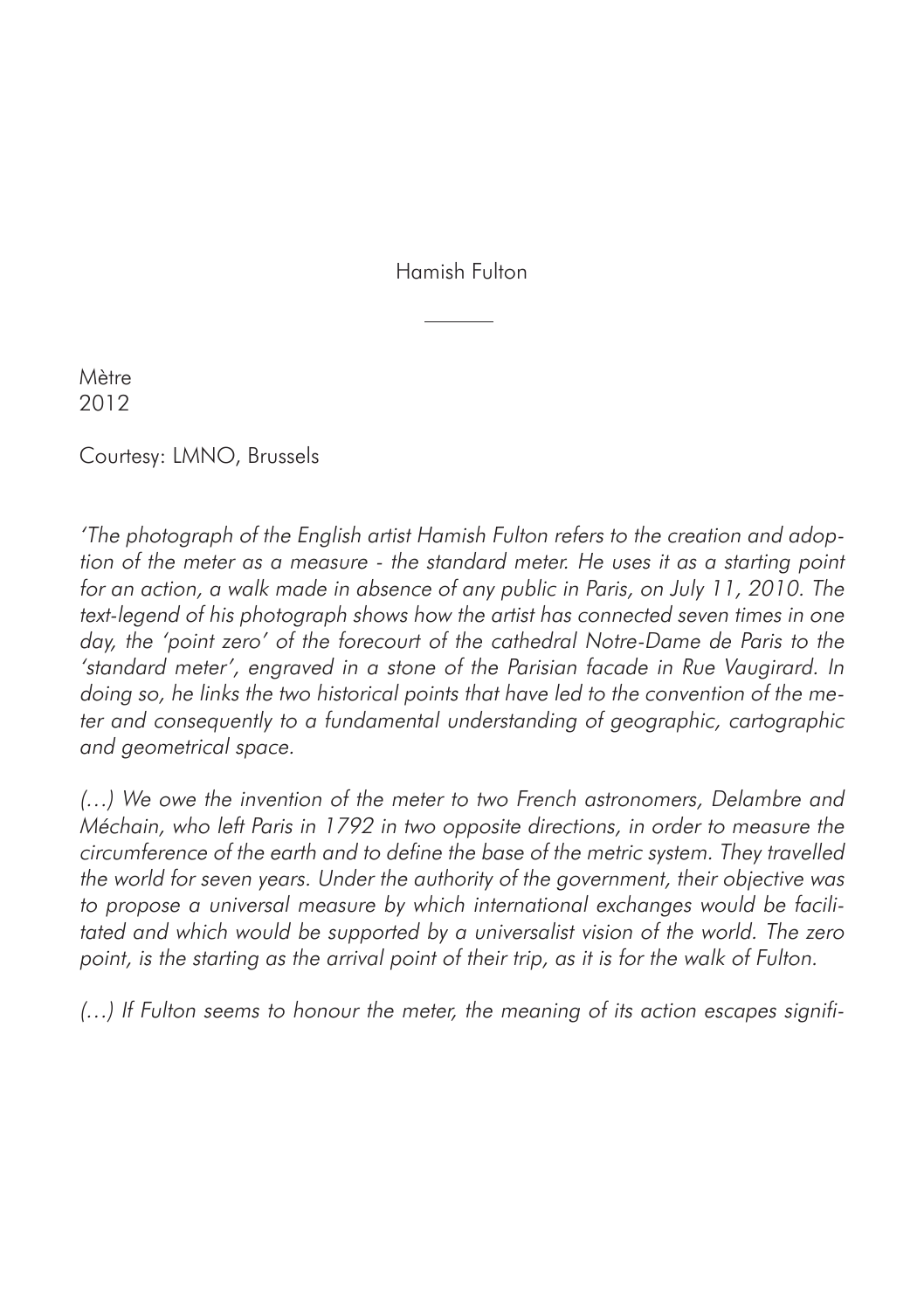cantly. Although the world is measured in meters, Fulton's action takes the course back to the footsteps of the walking man. Indeed, he counts 4116 steps between the two extreme points of its course. Thus, he is not interested in the precise metric value from one point to the another, but he establishes the human step as unit of scale taking in account the approximation value due to the divergence of the magnitude from one step to another, in short by its subjectivity.

(…) The artist's choice to repeat the same path seven times is in reference to the seven years of scientific activity of Delambre and Méchain and brings it to the singular process of repetition and memorization. Thus, Fulton's walk can be described as a discipline and a medium - as a way to oppose to the production of materialised objects.' (From: Rendre le monde à sa mesure, Lydie Rekow-Fond)

On first view the photographic image appears as a documentation, but on close looker there are few elements of Fulton's walk. Rather than a reconstruction, the photograph invites to imagine his journey. Further his work relies on historic elements, and documents their appropriation by artistic action. Even if he is often associated to conceptual art, his work clearly exceeds its tautological or self-referential approach, but inscribes it in a post-modern cultural critique.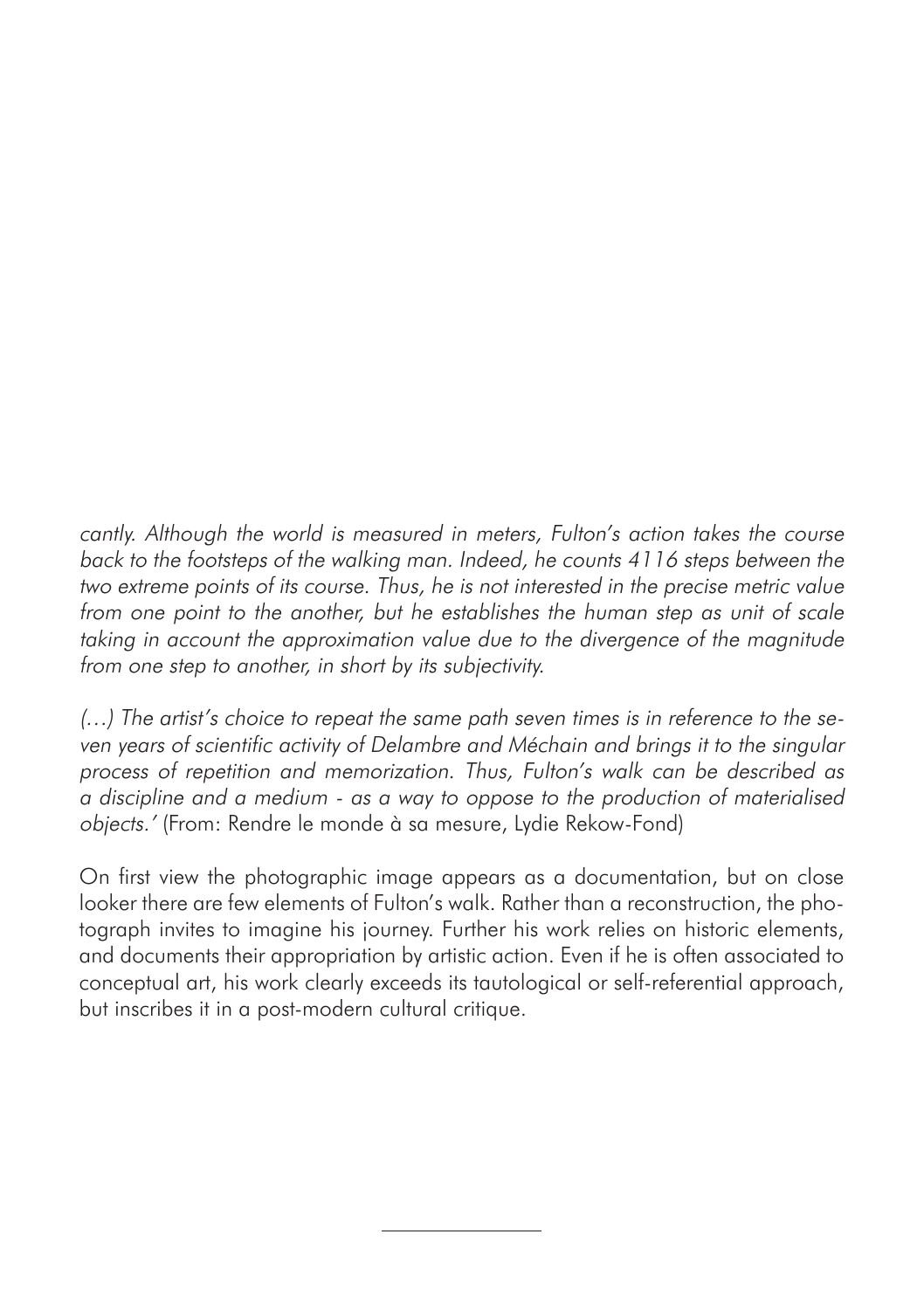Mark Geffriaud

Bit 2015

Courtesy: Collection Veys-Verhaevert, Brussels

'Bit' is a multiple making use of metal bars commonly employed to assemble hand grips on each side of a door. On the two extreme holes of these bars he engraved a pair of eyes to point out the distance between the eyes, this time related to the crossing of a door. This crossing recalls an effect which we all have already experienced in our daily lives known as 'Doorway Effect'. On arrival you forgot what you were thinking about when you left. Some researchers have shown that this mental block occurs through passing a doorway.

According to them, the memory is not a continuous recording, it works episodic. People passing a doorway experience a 'divide' in their memory provoking a sort of refreshment. When entering a new memorial sequence, we have lost some of the previous.

To this discovery Geffriaud adds a comment: the thickness of a door is about 7 centimetres, the same distance as between two eyes. Drawing a relation between the anthropomorphic measure with the one of cognition, Geffriaud underlines that these few centimetres are the necessary distance to sequence and to substitute one information by another and as such to transform it. Whenever two views or memory sequence are combined into a single one a kind of superimposition appears which, because it is double, provoke a confusion as it suggests an unknown sense. If the resulting perception of the world is puzzling, it is because it has nothing to do with the rational observation which have been at their origin. In this work Geffriaud relates the cognitive fragmentation to the construct of the meaning of the artwork.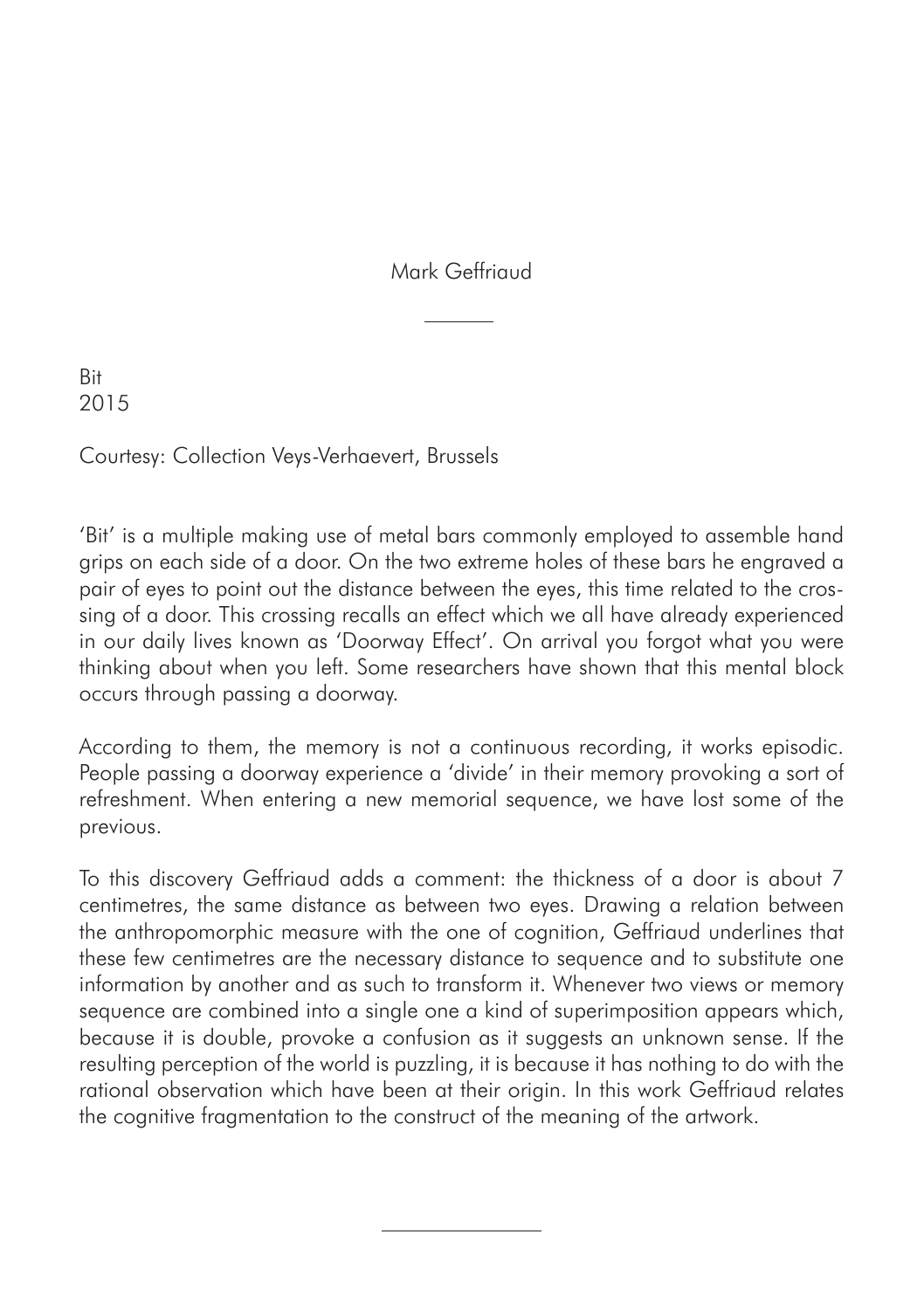Marco Godinho

Variable Measures 2013-2015

Courtesy: LMNO, Brussels

Marco Godhino's practice revolves mainly around notions such as displacement, measurements, time and memory. He mostly uses everyday objects and especially the ones from the working environment.

In variable measurements, Godhino sanded a folding wooden double meter until all graduation disappeared. From memory, he seeks, with the help of a pencil, to redraw each millimetre of the instrument. Progressively the gap between the precision of the norm and the fragility of manual action increase. By doing so he measures our ability to memorise and reproduce a common convention, which is an essential notion to our understanding of space. Consequently Godhino exemplifies what divides objective convention to subjective perception.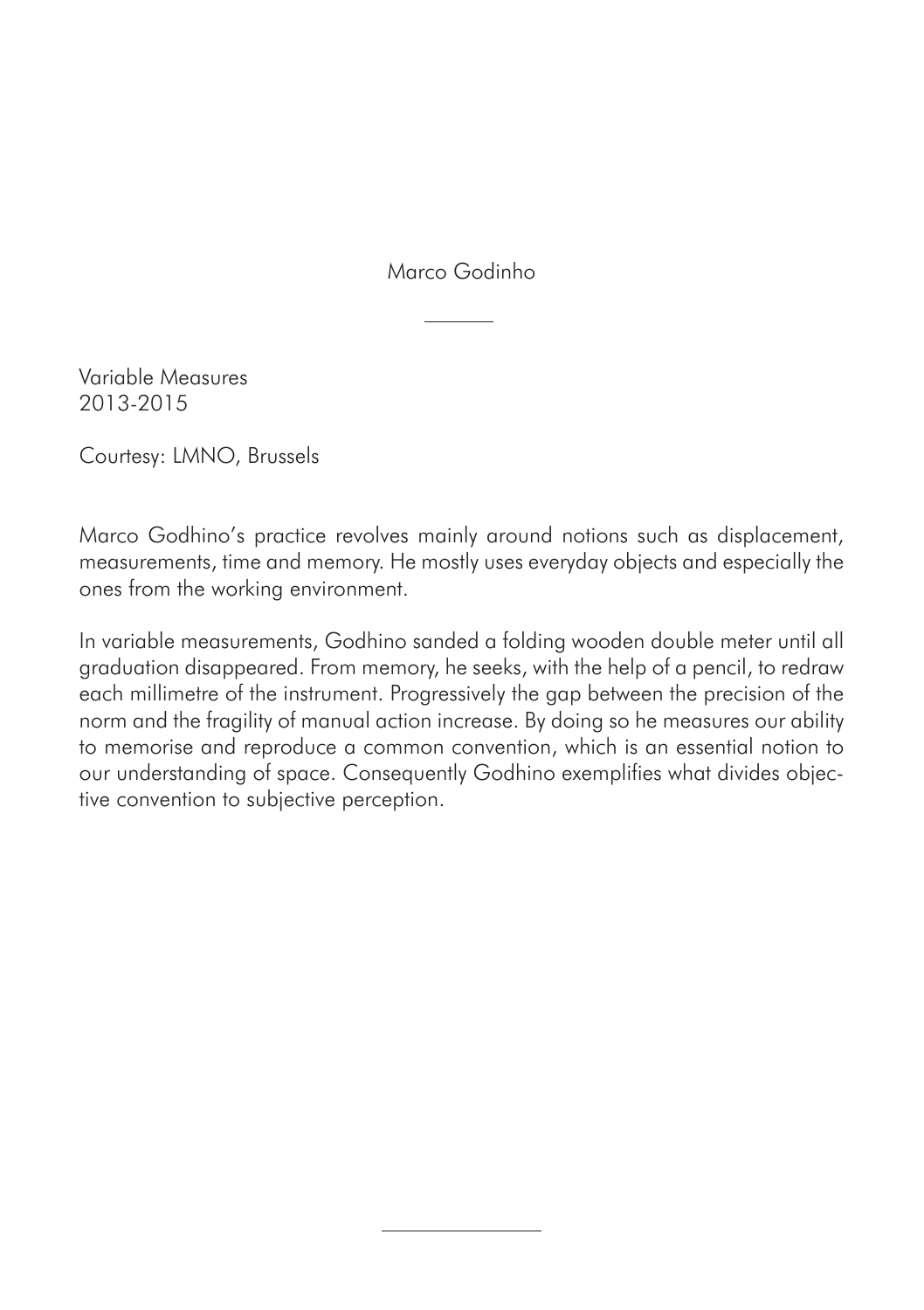Alexander Gutke

Measure 2011

Courtesy : Private Collection, Paris

Alexander Gutke is a Swedish-born artist developing a conceptual and minimalist approach, 'yet there is often a surreal twist that can seem animistic, due to an esoteric focus on the technical media that has delivered many of our pop-cultural experiences.'

The wall mounted 'Measure' made from brass sheet, transforms a domestic object – the textile measuring tape – into a Möbius strip. The Möbius strip, also called the twisted cylinder, is a one-sided surface with no boundaries. It looks like an infinite loop, and reassembles the infinite sign.

Here the twisted cylinder with engraved metric markings becomes both a poetic and deadpan metaphor of paradoxical nature that conveys the concept of the infinite surface. 'Measure' playfully engages with the notion of 'eternity as the sheer weight of infinity,' which is a common theme in Gutke's work.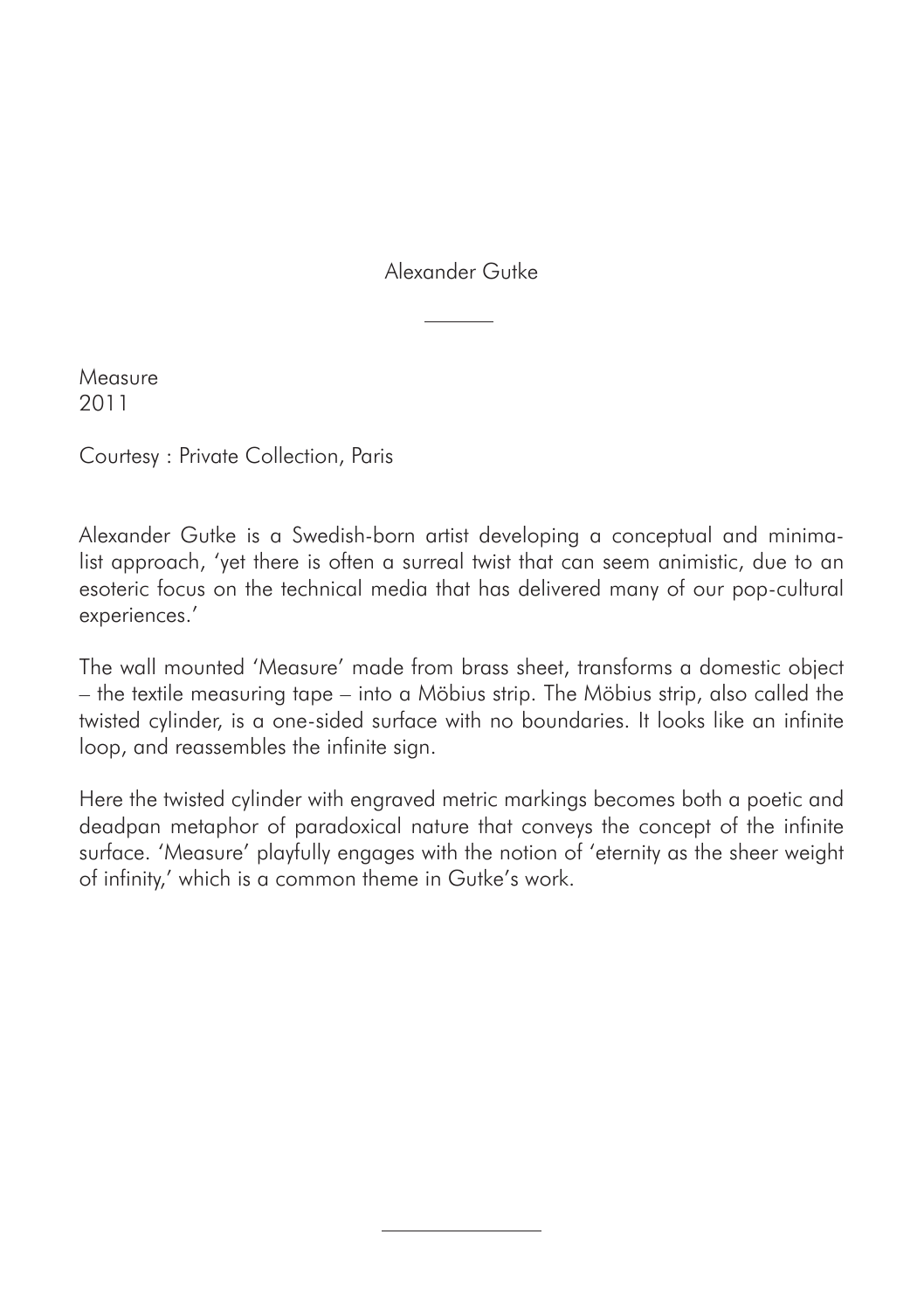Hans Haacke

Precipation Minus Evaporation 1969

Courtesy: The Artist

Hans Haacke's work has been conceived in the context of Lucy Lippard's exhibition '557,087' which took place in Seattle in 1969. The exhibition is taking part of the 'Numbers'-series, where L. Lippard sent empty postcards to conceptual artists of that time. The postcard functioned as an invitation to participate the show. The artists filled in the postcard with the instruction for an artwork to be produced in for the exhibition. Haacke's 'Precipitation Minus Evaporation' was installed at UBC following his instruction:

'Acrylic plastic tube 64x2 1/4x2 1/4" is implanted into ground, upright. Precipitation enters and collects inside. Evaporation decreases water level. At 12 noon every day the balance between precipitation and evaporation (net content) is measured in inches, recorded on chart, signed by recorder and marked on the outside of the tube with a grease pen.'

His instruction belongs to his early works, focusing on art of process and physical systems. Interested in biology, ecology and cybernetics in the mid-sixties, Haacke was influenced by the ideas of Ludwig von Bertalanffy, especially those outlined in his 'General System Theory'. For the Austrian biologist and philosopher, a living organism is an open system that continuously changes depending on its dialogue or interaction with the environment. Haacke's early works transpose this concept to the realm of art.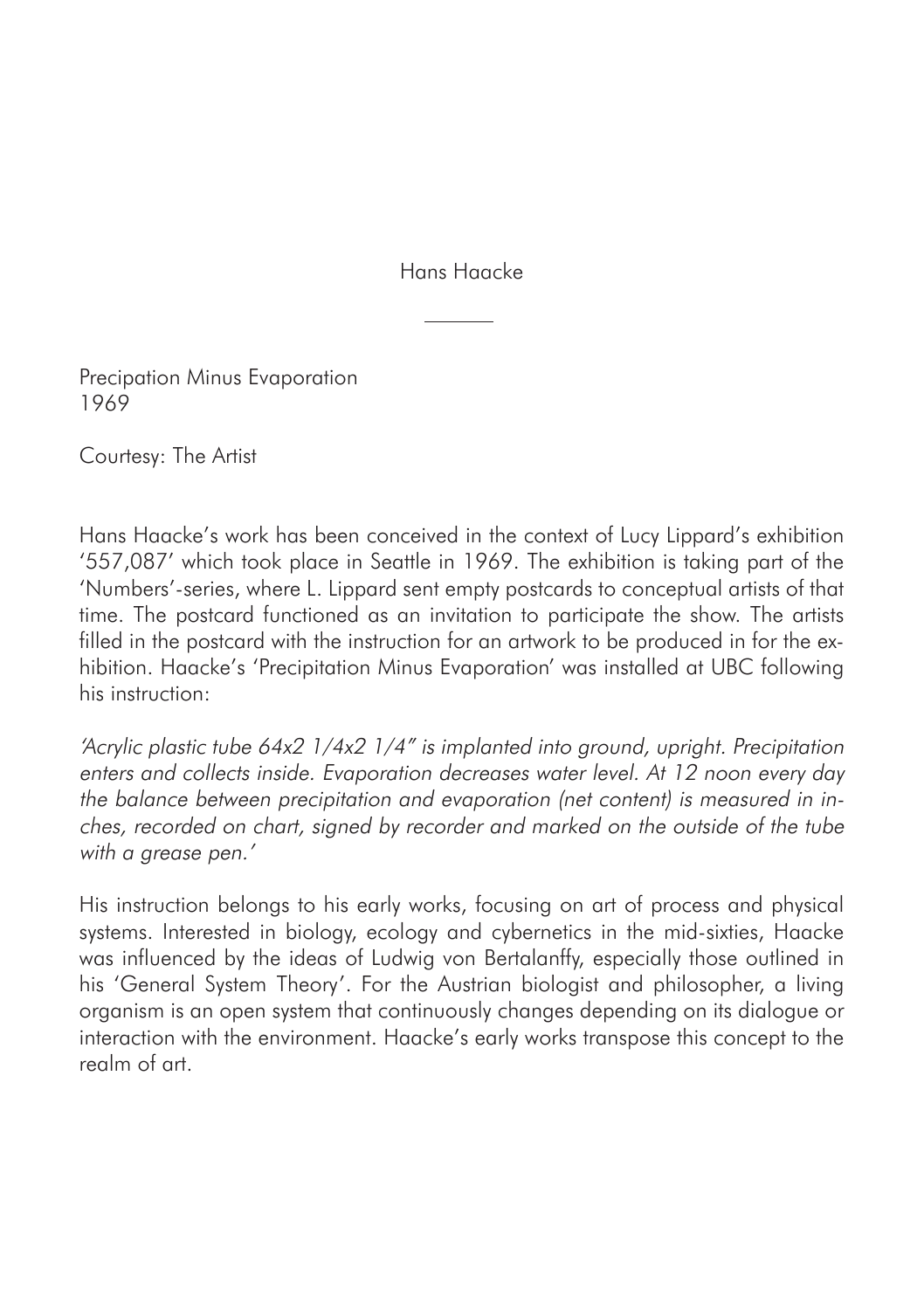His 'Precipitation Minus Evaporation'-instruction can be seen in direct continuity of his famous 'condensation cube'. They summarise Haacke's interest in closed physical systems, biological growth and random events, while emphasising the idea of art that has lost its representative and referential ability. As Haacke himself explained: 'The conditions are comparable to a living organism which reacts in a flexible manner to its surroundings. The image of condensation cannot be precisely predicted. It is changing freely, bound only by statistical limits. I like this freedom.' (New York, October 1965).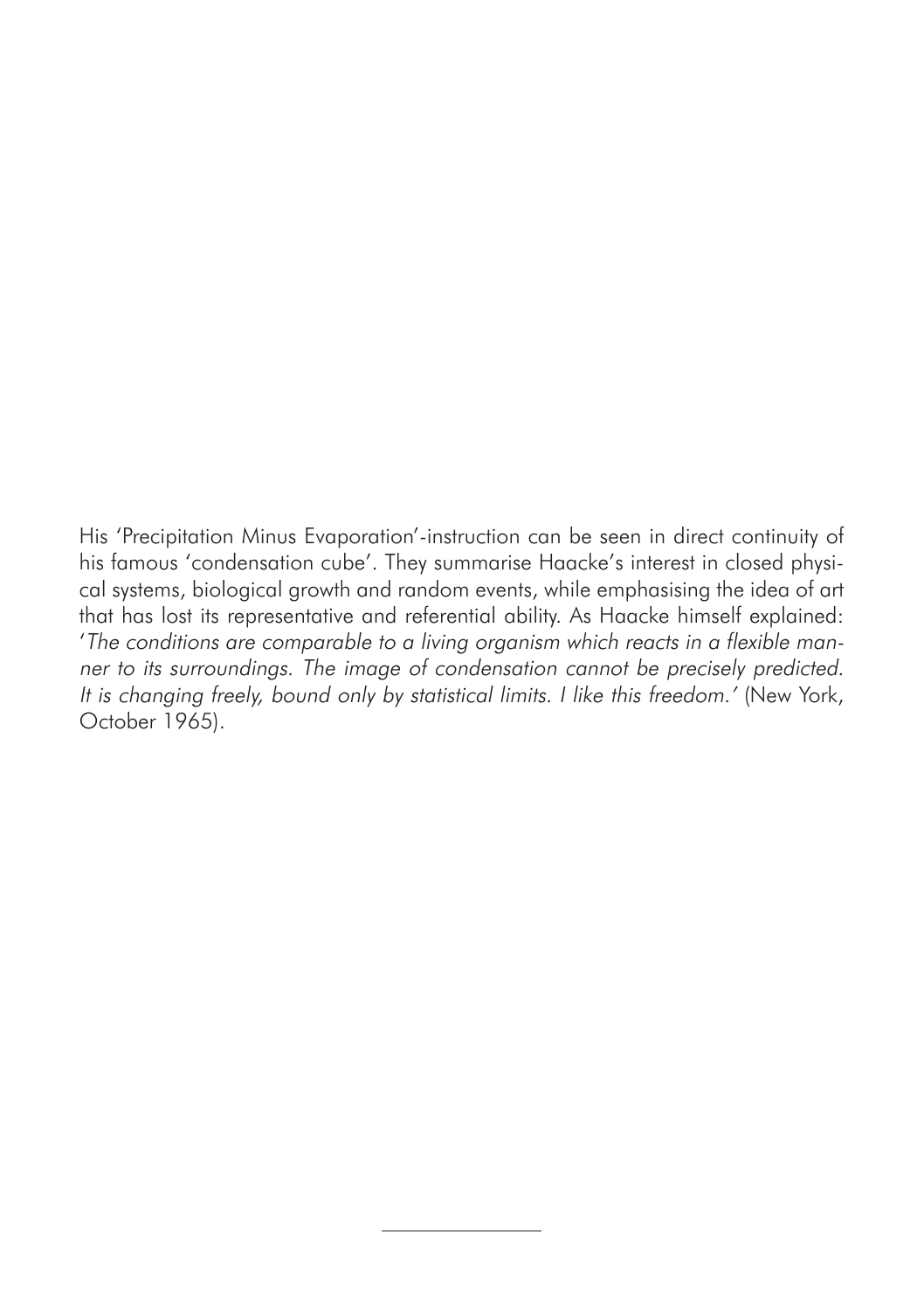Michael Johansson

Frozen Belongings 2010

Courtesy: The Artist and Collection Family Servais, Brussels

'I am fascinated walking around flea markets finding doubles of seemingly unique, though often useless, objects I have already purchased at another flea market. Des<sup>p</sup>ite the fact that I did not have any use for them even the first time, the desire to own two of these similar objects becomes too strong to resist. The unique and unknown origin of the object increases my desire to want the double – the unlikelihood of this sensation repeating itself produces an attraction that is too strong to resist.(…) I am intrigued by irregularities in daily life. Not those that appear when something extraordinary occurs, but those that are created by an exaggerated form of regularity. Colours or patterns from two separate objects or environments concur, like when two people pass each other dressed in the exact same outfit. Or when you are switching channels on your TV and realize that the same actor is playing two different roles on two different channels at the same time. Or that one day the parking lot contained only red cars. These irregularities, these coincidences, are another focus of my artwork.' (From: artist web-site)

The assembly of these objects into a restricted volume of a predefined form allows him to give shape these irregularities while it introduces another component: to order these things under the constraint of a common measure.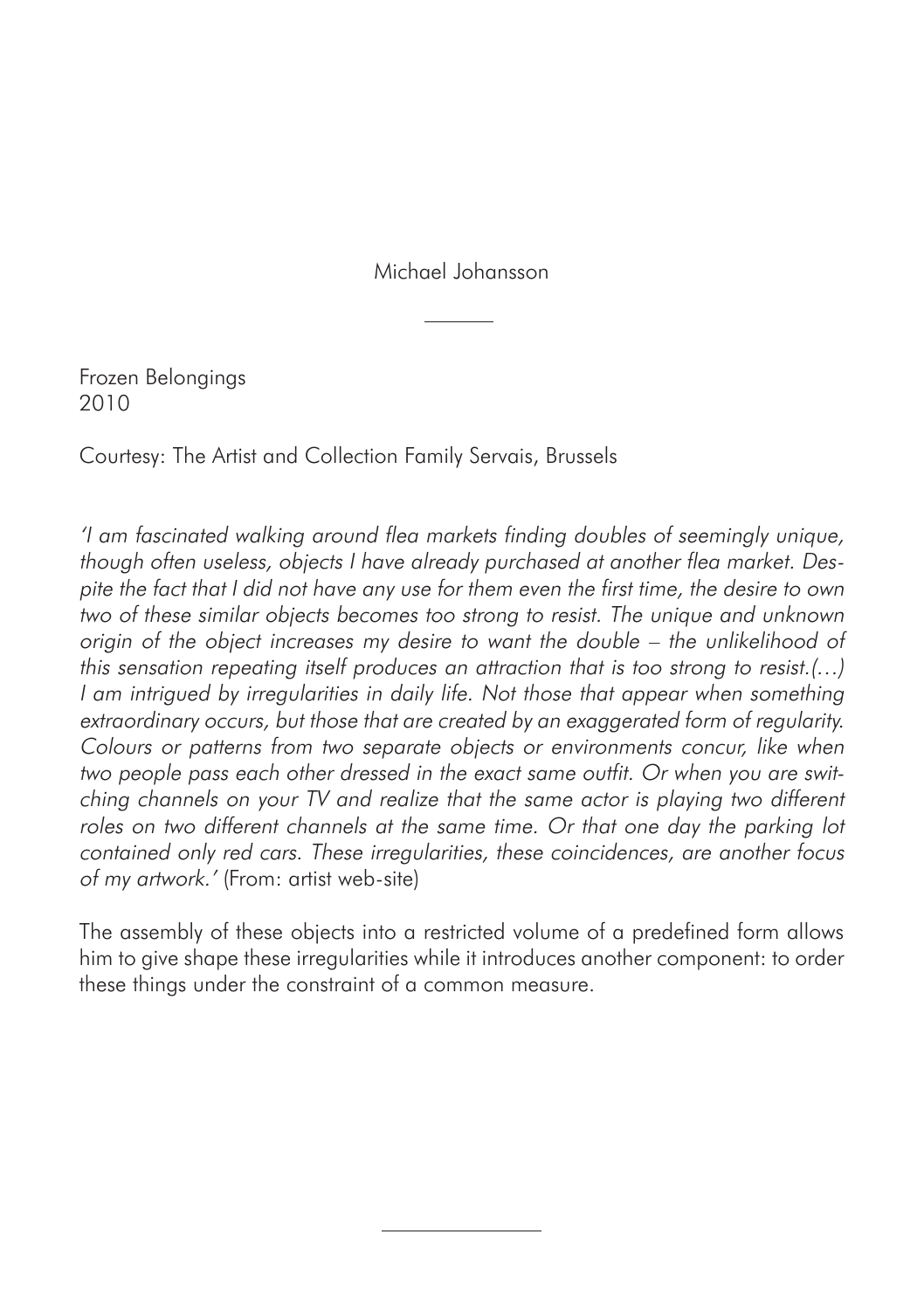LAb[au]

interstice, Sept. 2018, Société 2018

Courtesy: The Artists

The artwork follows a simple protocol: a geometer measures with highest accuracy the space and marks his triangulation points on the floor. His/her resulting drawing is superposed to the original plan of the architect. On this basis is drawn a map pointing out the gap between both, the added or missing millimetres and the difference in angles.

By unfolding the map the visitor is invited to explore all limits of the space and to look at what is inside from the marked triangulation viewpoints. By doing so his perception is redirected and his attention is drawn to this little tiny space, the interstice, which exists between the plan, what has been projected, and its realisation, what has been done - as if we could measure what separates the concept and the reality; our ideas with our achievements.

LAb[au]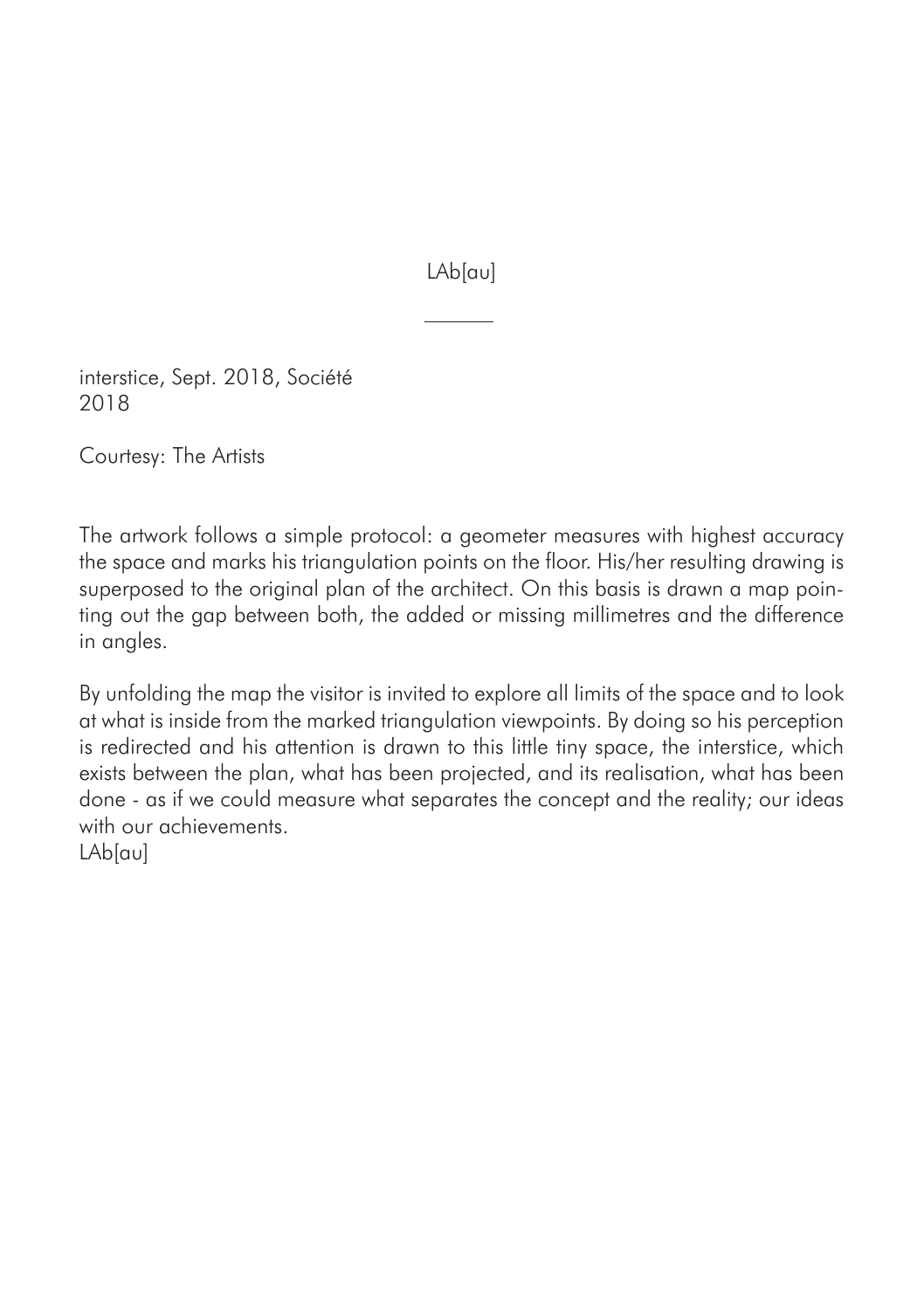Positions of Past Presence 2018

Courtesy: The Artists

Inside a selected zone of a wall every existing hole is filled with a coloured screw. These holes measure, render visible, the impact of the past seven exhibitions having taken place on that surface. The screws directly address our memory to remember something which has existed at that very position; a trace.

Moreover, the chalk outline operates as a frame containing an arrangement drawn from other works of art, other intentions, but which now throughout this gesture have turned into something else, something new.

LAb[au]'s work is conceived as a protocol, a box of single coloured screws which is provided to a person activating the work. The person is proposed to place one or several of these screws in existing holes of a selected zone of his/her choice. By doing so, it draws the person's attention to something in the 'past', as this simple and subtle act is the 'presence' of a new intention. It puts in relation the absence of art as it materialises the person's perception of his 'position' to art. Through this vehicle the protocol addresses the 'intentions' of art making; as being an act between intention and conception. The activated protocol within the exhibition further reflects the specific context of the exhibition and the artists' double role as being artist and curators.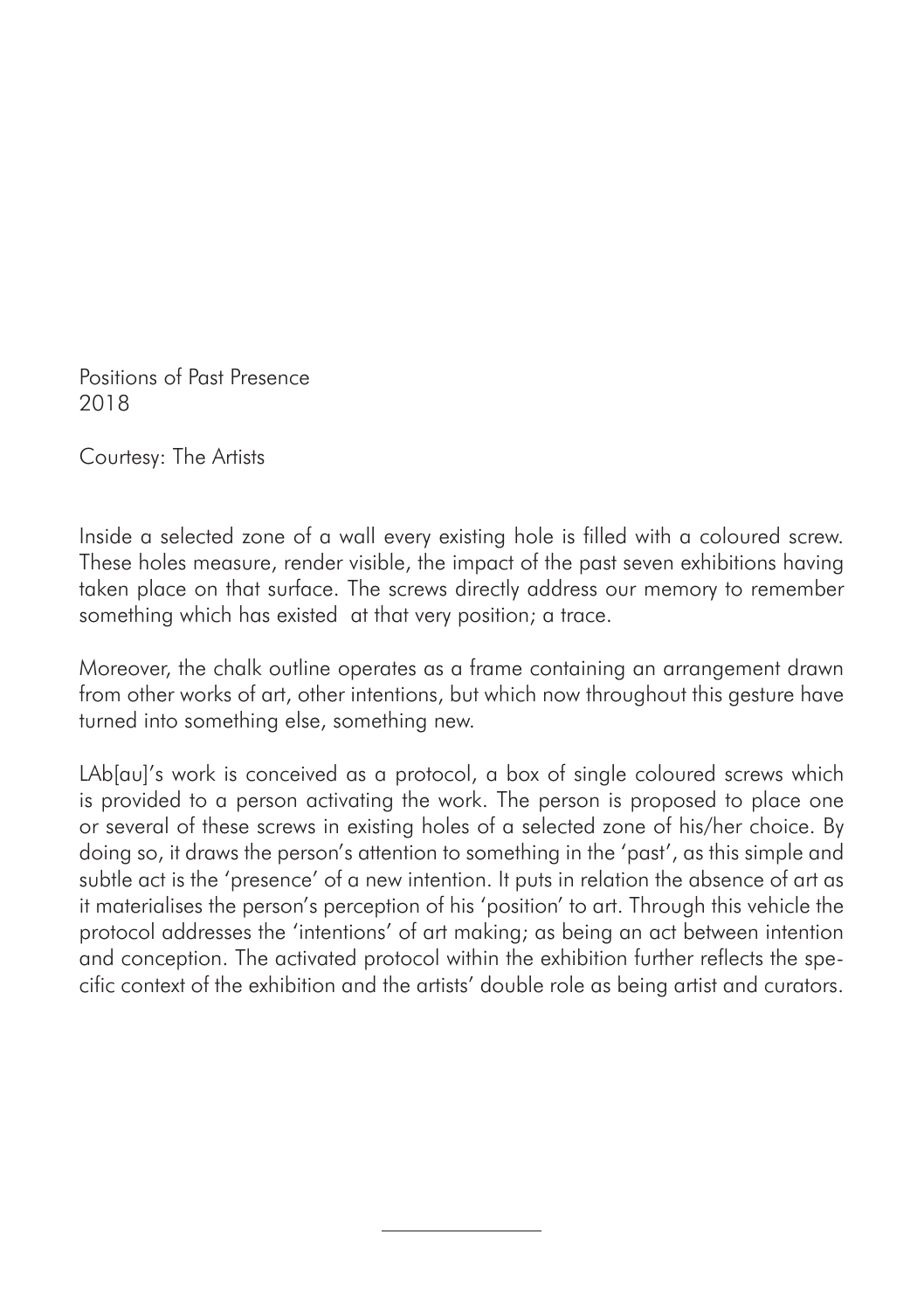Jan Robert Leegte

'...the materials I first used were basic HTML objects, buttons, scrollbars, frame borders, table borders, and also plain colour fields and found images. I questioned what it was that rendered this practice similar to making installations rather than collages. At first it was the simulacrum of real world interactive elements (buttons, window frames, etc.). The operating system extended this haptic strategy with traditional paper-based forms, like check boxes, text fields, lists, etc, and, along with the form elements and the interactive document, led to an ecosystem of fake 3D, interactive objects.'

The Dutch artist Jan Robert Leegte explores the crossover between the physical and digital worlds through what he labels 'net-installations'. They explores the nature of digital materiality and its manifestation within both online/virtual/digital and offline/ physical/analogue spaces, and the relationship between these spaces as they constitute a single reality.

scrollbars 2004

Courtesy: The Artist

One of Leegte's most know works is based on the transposition of the iconic 'scrollbar' from the digital space into reality. It is a free-standing structure that appears to be two scrollbars projected on a wood structure painted white. The projection is coded in computer language, in contrast to being drawn with a computer program, and which witnesses its digital presence.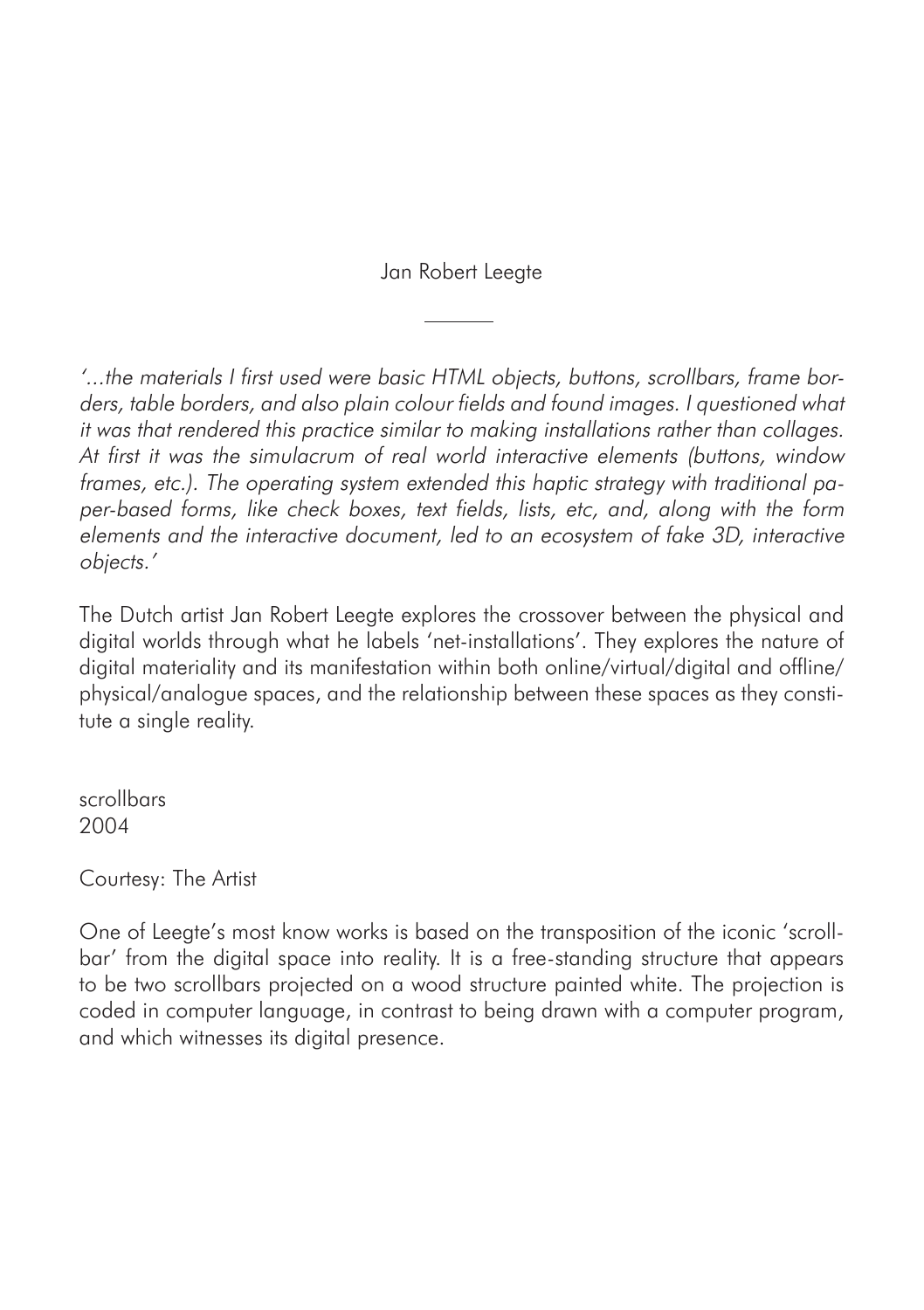By projecting the digital and visual symbols of the user interface into the real space of the exhibition, Leegte interweaves the measures of the screen space, the pixel, with the metric ones of space. This co-existence underlines the intention of the art work. Normally the scrollbars indicate the amount of space beyond the actual visible space on the screen but which in the exhibition space suggest something to be there but which we can't see nor access. Here the 'digital' space is an experience in the real one, beyond virtual reality or other simulacra.

Selection 2006

Courtesy: The Artist

'Selection' is another of Leegte's works exploiting digital signs in real space. A selection tool marks a space of 100x100 cm on the wall, but its selection is empty. Normally we use the selection tool to outline something we want to select but here we are staring helpless to an empty space. Our view is directed to the wall, it is the wall which is selected in its raw physical materiality. Normally, a mark would witness a measurement for an action to happen or a zone of transformation. Here, Leegte uses a semiotic trick to bring the digital realm into our reality exploiting the language of one to question the reality of the other.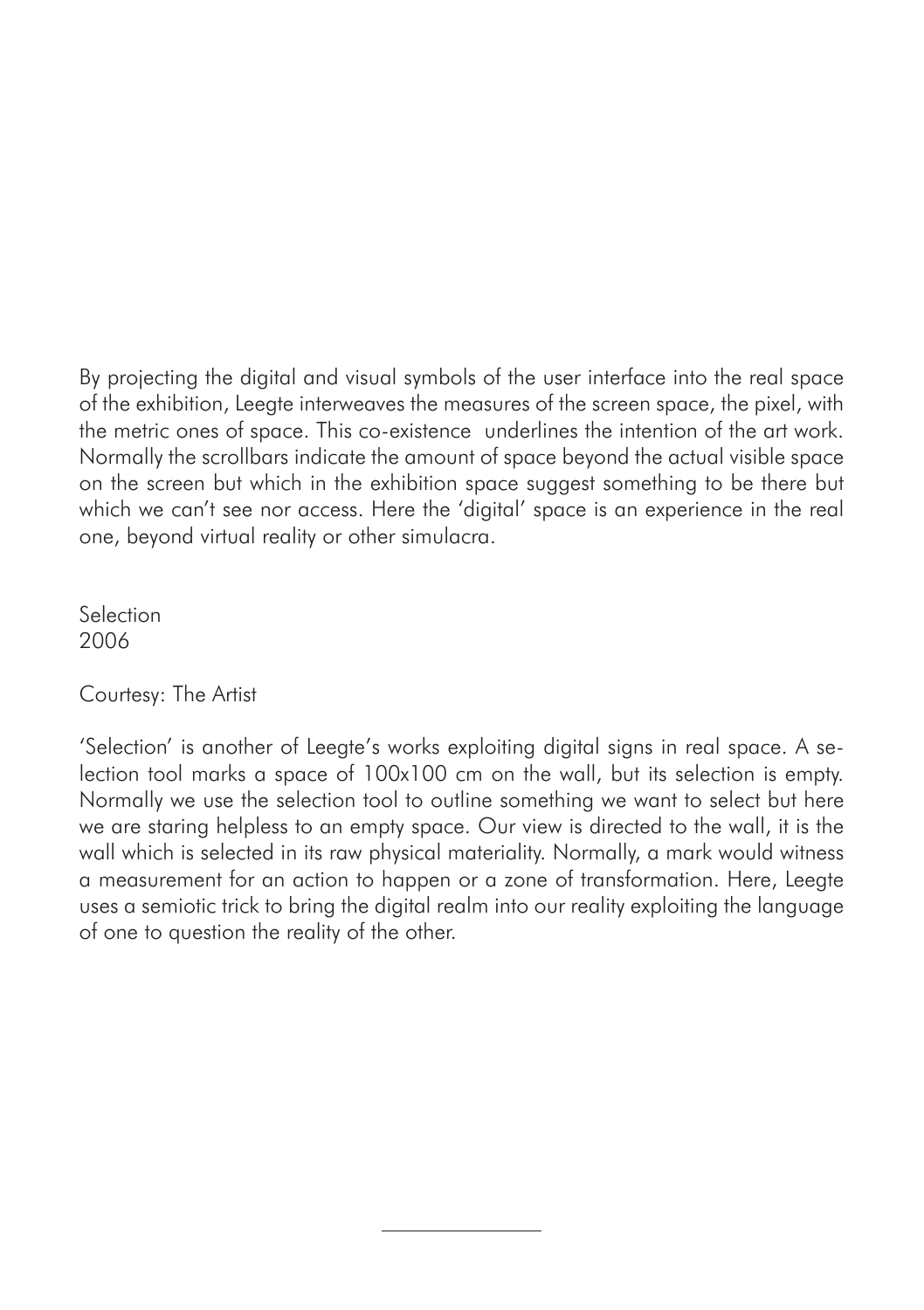Rokko Miyoshi

Rulers 2017

Courtesy: The Artist

In June 1792, the astronomers Jean-Baptiste-Joseph Delambre and Pierre-François-André Méchain set forth on their journey to measure the meridian arc, to not only define the length of the metre but also to make it a democratic standard for everyone. Even if two hundred years later we know that Méchain's calculations were erroneous, we take for granted the meter to be precise and exact and this everywhere in the world. But still today, despite the rapid technological progress, many meter rulers are produced that carry different lengths. As the artist explains:

'I take the human condition as a central theme of my work and examine the illusive nature of reality, be it physical, conceptual, or virtual. Through the means of simple mass-produced utilitarian throw-away materials I elevate, activate or negate their social and functional potential. Therefore I employ strategies of displacement and narrative re-contextualization to peel away the different meanings of these elements and reintroduce them into new discourse possibilities. I deconstruct and reduce ideas, experiences, spaces, objects and images to their essential meaning, to explore our shifting interpretations of what is known, what is real and how we see.'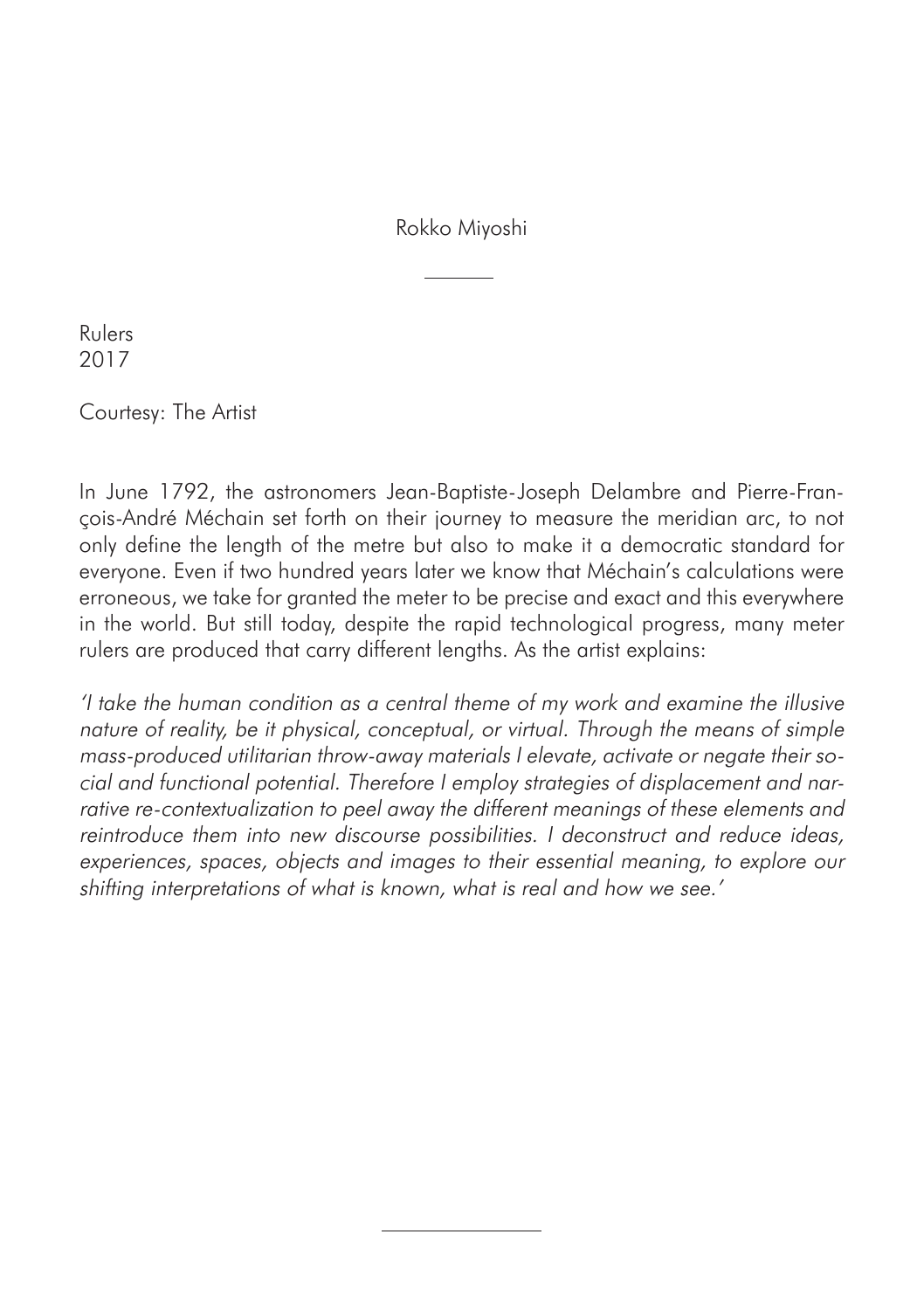Claire Morel

Bulletin 72 - Lawrence Weiner - Art & Project - 1973 2014

Courtesy: Collection Veys-Verhaevert, Brussels

The work is the activation of a protocol which Claire Morel has conceived following an invitation by Nathalie Daviet-Thery to re-appropriate the Art & Project Bulletin number 72 realized in 1973 by Lawrence Weiner.

The protocol belongs to a series entitled 'surface encrée' started in 2003. Since 2011, the project has taken the form of a library containing a series of protocols, potentially to be activated and composed by:

Espèces d'espaces (Georges Perec - éditions Galilée - 2003), Tractatus logico-philosophicus (Ludwig Wittgenstein - éditions Gallimard - 2004), Le voyage d'hiver (Georges Perec - éditions du Seuil - 1993), Bulletin 103 (art & project - 1974), Bulletin 72 (art & Project – 1974).

In the case of the Art & Project Bulletin number 72, Claire Morel is representing the amount of ink used to print the Bulletin by a condensed surface corresponding to this amount; a 3.66 x 3.66 cm inked square.

The library shows her interest in the relation between art and literature and the possible links one can draw between written and visual language throughout the measuring of a common denominator, the ink used to describe an artwork which becomes a new artwork.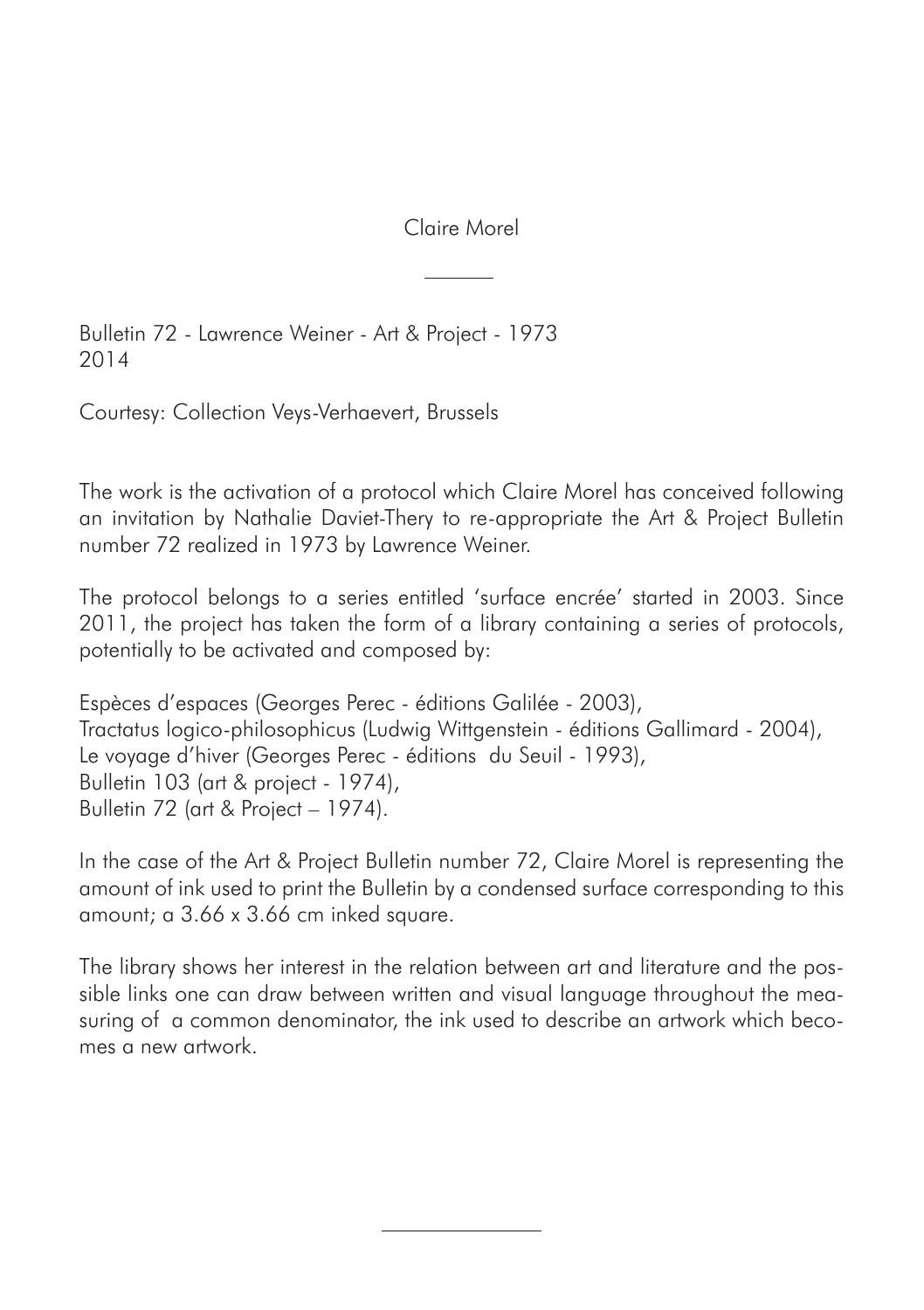OMA / Rem Koolhaas

The image of Europe / EU Barcode 2001

Courtesy: The Architects

'Following the Nice, France, Summit in May 2001, the President of the Commission, Romano Prodi, and the Belgian Prime Minister, Guy Verhofstadt, invited a group of intellectuals to two brainstorming sessions to discuss the expectations, needs and functions of Brussels as capital of Europe. The final report summarises the main ideas and proposals resulting from those meetings. It aims to contribute to and inspire future decision-making. (...) OMA addressed Europe's presence in Brussels through the architecture of its institutions, but also went a step further, addressing Europe's representation at large: its symbols, the visual language of its communiqués, its media presence,... etc. (...) OMA attempted to develop a visual language conveying Europe's essential idea in a direct and powerful way. This operation resulted in a series of illustrations, or rather 'image-bites,' of which the barcode is one. The barcode elongates and merges the flags of current EU member states into a single colourful symbol.' (Source: Architect's website)

By analysing the colours contained in the flags of the member states and putting them in relation to the size of their population, a common sign is proposed. Here measurements are a tool to construct a colourful and unifying symbol.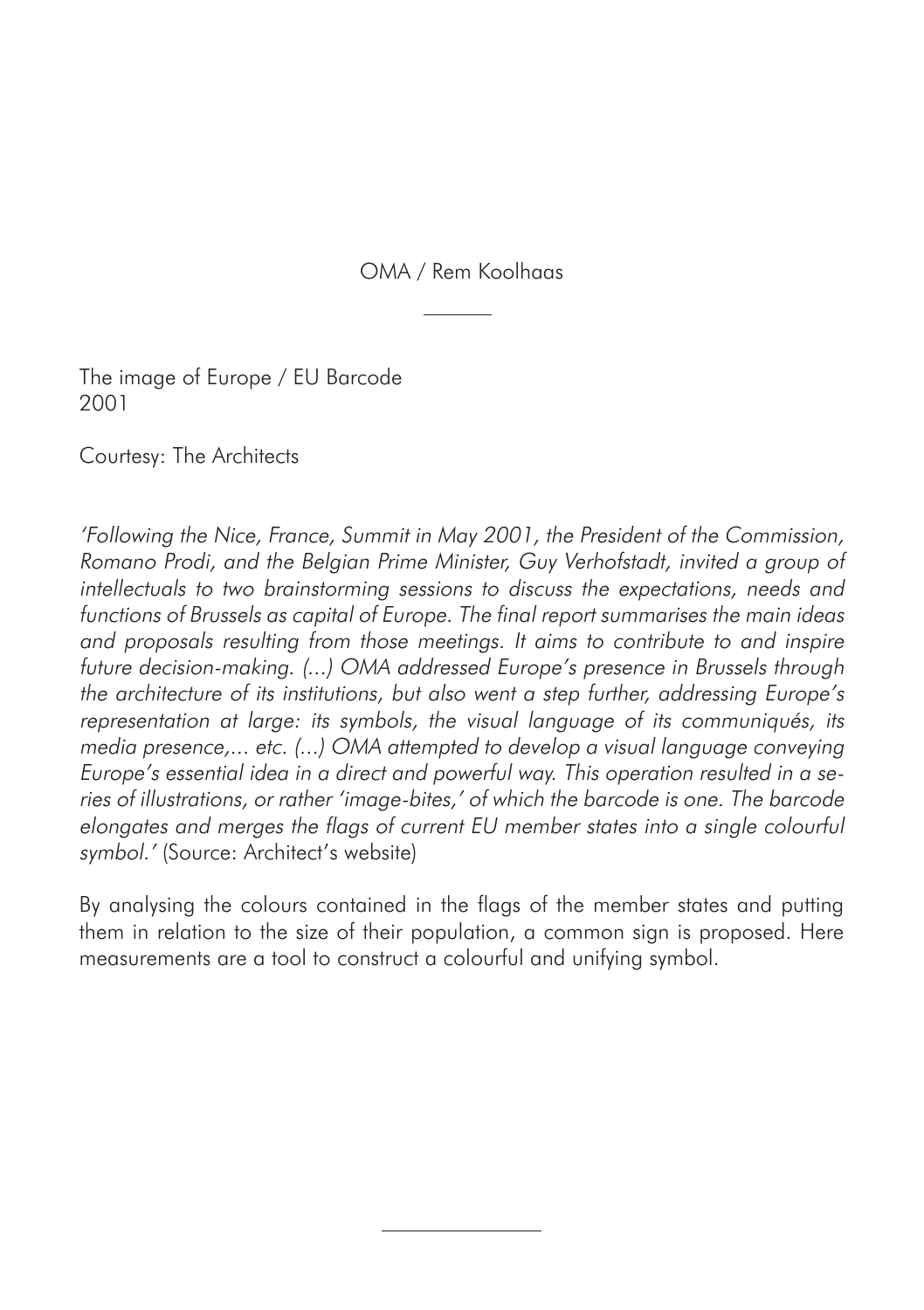Roman Ondák

His Affair with Time 2003

Courtesy: gb agency, Paris and Private Collection, Paris

Whether working with installation, photography, drawing, or performance, Ondák underpins his work with processes, embedding them into the course of an action. The action extends over time, transcribes a scenario rather than explaining it, and draws its attention to radically minimalist objects or gestures. As the artist explains:

'I did not measure my sun with the intention of making a work of art. I measured it regularly for two years, like any other parent. Then I realized that this act materialized the first conceptual encounter of a child with the notion of time. Obviously, children do not perceive things this way, we alone see it through our adult eyes. I decided to take two pictures of this door-frame with the engraved marks, keeping the camera in the same place, the second picture being taken a few minutes after the first one. These two photos are identical. We do not see any difference, except that one of the <sup>p</sup>hotos is a little darker than the other because the light has changed between the two shots. I show them in form of a diptych. If we look at them carefully, we have the impression that there is a much larger lapse of time between the two images. One would assumed that there must be another mark somewhere on one of the photos, which would reveal a gap of three or four months between the two shots. But in fact there is none. Four years later, I had the idea to extend the work to a performance (Measuring the Universe), offering it to adults. By asking them if they wanted to be measured a public event is created from a gesture that usually belongs to the intimate. It also can remind each adult of their own experience in their childhood and at the same time, this work alone, in its simplicity, denies exposure, with very few means<sup>'</sup>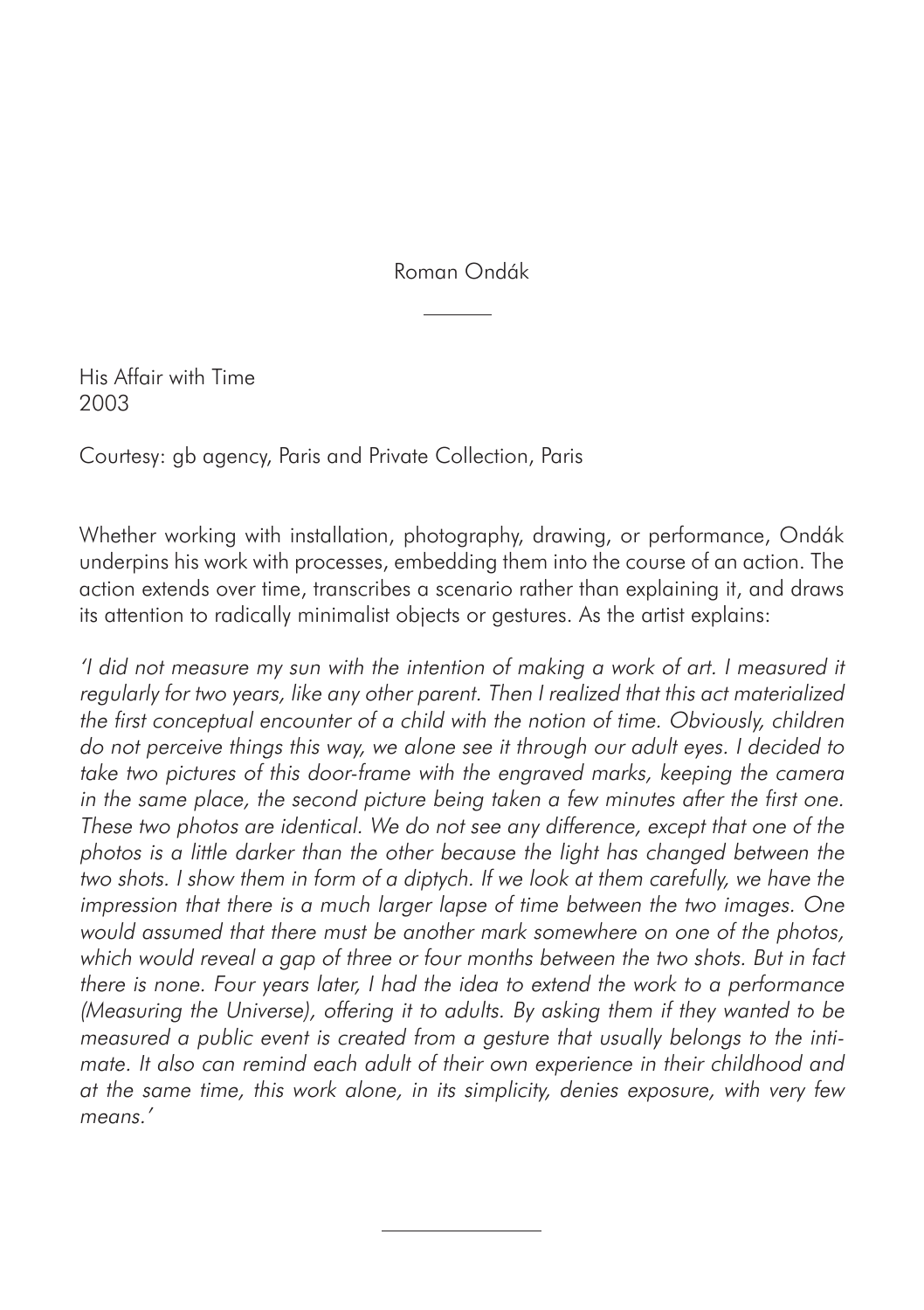Rafaël Rozendaal

Popular Screen Sizes 2018

Courtesy: The Artist

In his artwork 'Popular Screen Sizes', Rafael Roozendaal is translating the eponymous measurements into a series of mirrors which are presented in descending order against the wall. The artwork is a reduction to the measures of the commonly used screen sizes, ranging from TV, computer, tablet, phablet and phone screens. Here the descending size represents the technological reduction to its essential; or the minimum size needed to make sense out of information.

But the series of mirrors display nothing else than a reflection. Like Art & Language's mirroring Untitled Painting from 1965, the pictorial convention is turned upside down and the inspection of the object becomes introspection of the subject. Here the measures of screen sizes becomes a mirroring image of our body and the loss of our presence.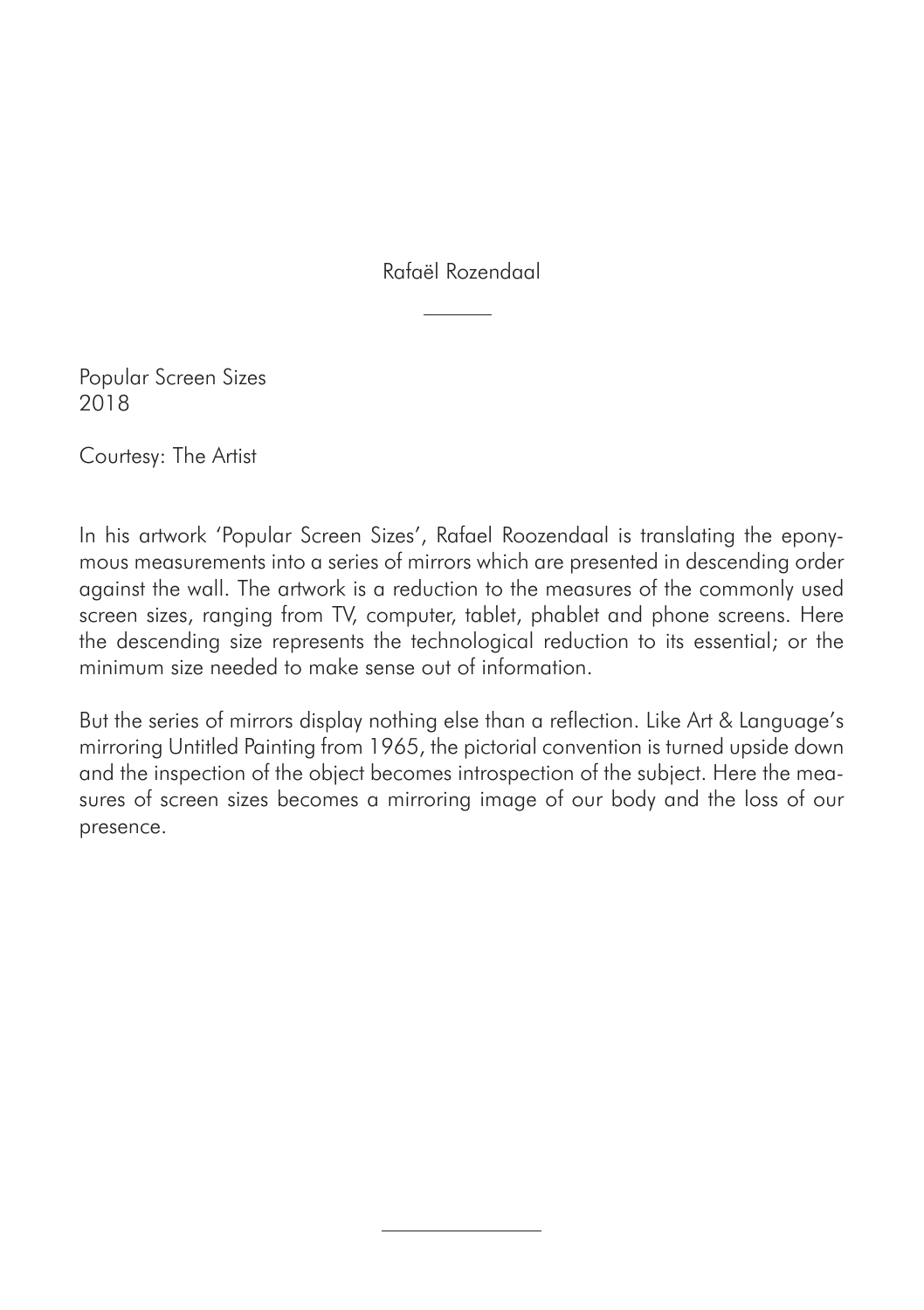Christophe Terlinden

Comptez jusqu'à cent 2006

Courtesy: Collection éditions keymouse, Brussels QP

Christophe Terlinden is a Belgian artist whose work comes in various forms, from drawings to interventions in the public space, through sound, video, graphics and design. Simple from the first sight, his works are often a result of an insignificant or minimalist gesture, charged with a political vision whose formulation is often ironic. 'Comptez jusqu'à cent' is a drawing which can be described as 'the mathematical narrative to learn to count. Pedagogy for the autists, otherwise, to abstain'.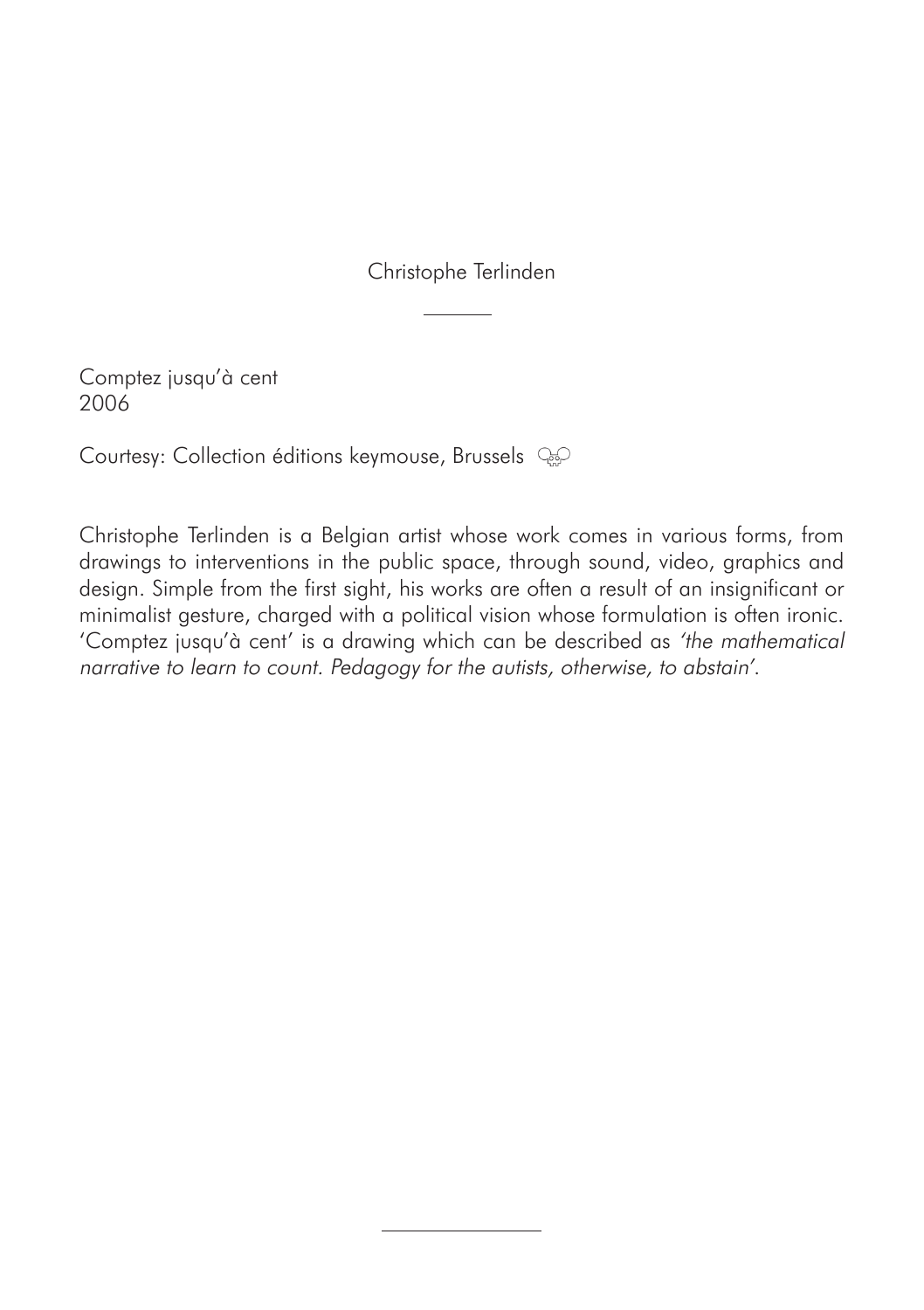Ignacio Uriarte

From 6h to 8b 2011

Courtesy: The Artist and Nogueras Blanchard Gallery, Barcelona

'When I quitted my last administrative job in order to work as a full-time artist, I realized that the new gained freedom implied a great deal of responsibility. Under no circumstance I wanted to abuse art for the sake of a personal liberation, which would have turned me into a cliché-artist (rebel and marginal). On the contrary, I decided to stay in my own personal 'petit-bourgeois' reality in order to deal with it from the inside, using the expertise acquired over the years.

That is why I have not stopped using the same tools and methods, similar to those of any office employee, working in a routine way and with routine as my major focus. My starting point is the little creative moments within office-routines, which mostly have a ridiculously small 'artistic' aspect to them. Examples: When we scribble during a phone conversation (20. Bic Monochromes, 2005) or when we rip off a page from a block (10. Blocs, 2003) we are creating small paintings and sculptures. The systematic repetition of these activities according to predefined rules turns them into meta-routines, into re-enactments of the Sisyphus myth. The only difference is that the resulting pieces register in detail the methodical and repetitive labour that was necessary for their production.'

In his monochrome series each separate drawing is made with each individual pencil of the Castell 9000 series, fifteen in total, covering a full greyscale with every possible graphite hardness from 6h to 8b. Here the standard measures of a commonly used object defines a tonal sequence whereas the human and time-bound component of routine is made visible through a range of non-intentional irregularities.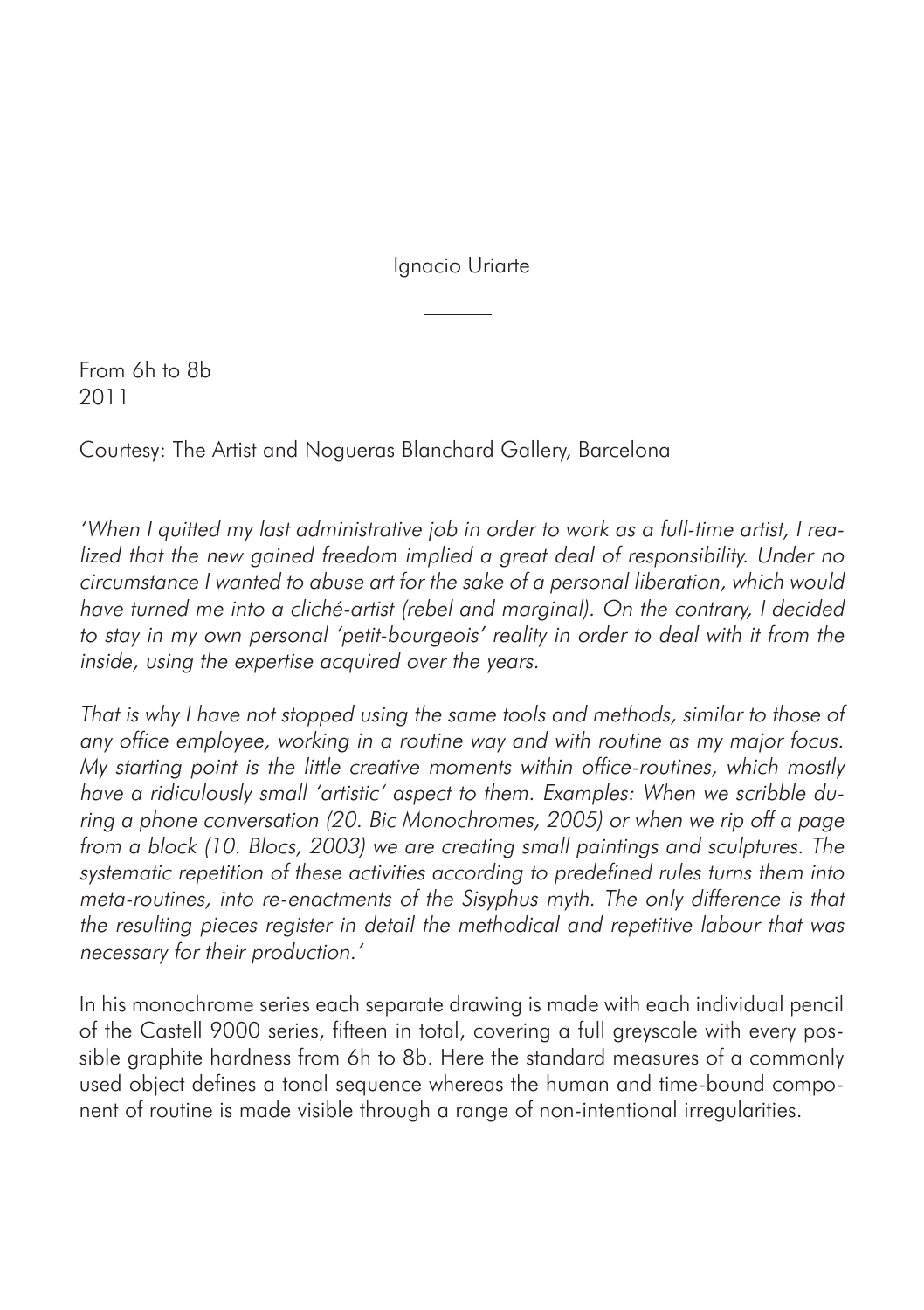Pep Vidal

Una relación de amistad 2016

Courtesy: The Artist

The work of Pep Vidal consist of a helium balloon installed in the inner court of Société and an oyster pearl presented in one of the exhibition spaces. These two objects are put in direct visual relation. As the artist explains:

'The Sun is the roundest natural object measured so far. In fact, if it were to be scaled down to the size of a beach ball, it would be so perfectly spherical that the difference between the widest and narrowest diameters would be no greater than the width of a human hair. To be exact, if the diameter of the solar sphere were a meter, its equatorial diameter would only be 17 millionths of a meter greater than the diameter running from the north pole to the south pole that also coincides with its rotational axis.

On the other hand, investigators at the Imperial College of London concluded that the electron may be the most perfect sphere in the Universe. What separates these subatomic particles from absolute roundness is less than 0,000000000000000000000000001 cm, an insignificant value. In other words, 'f you imagine blowing up the electron so that it is the size of the Solar System, then it is spherical to within the width of a human hair' says Edward Hinds, head of the team responsible for measurements.

Furthermore, the Commonwealth Scientific and Industrial Research Organisation (CSIRO), in Australia, has spent several years developing the most perfect sphere imaginable: it will be a pure silicon object the size of a petanque ball and will weigh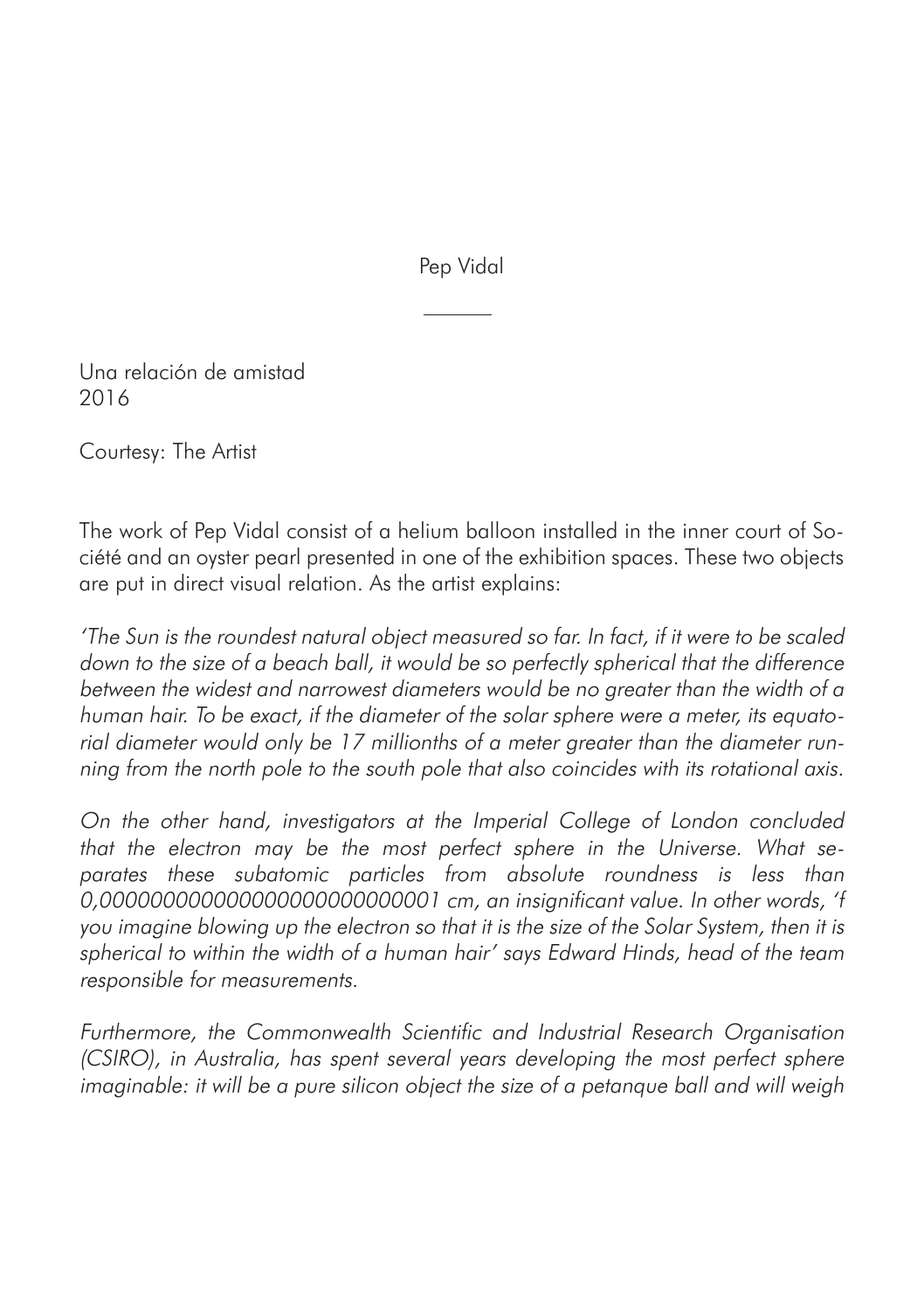exactly one kilogram.

Moreover, pearls are spheres made of nacre produced within the soft body of some mollusks, especially bivalves, around other particles that enter the animals body. The best-known pearls are considered gems or precious stones for their symmetry and characteristic luster. Precious pearls are produced in vast majority by oysters pertaining to the Pteriidae family.'

His installation incorporates the reflexion about perfection and measures, and the associations between both: while linking the universality of the measure to the universe he investigates the notion of universality.